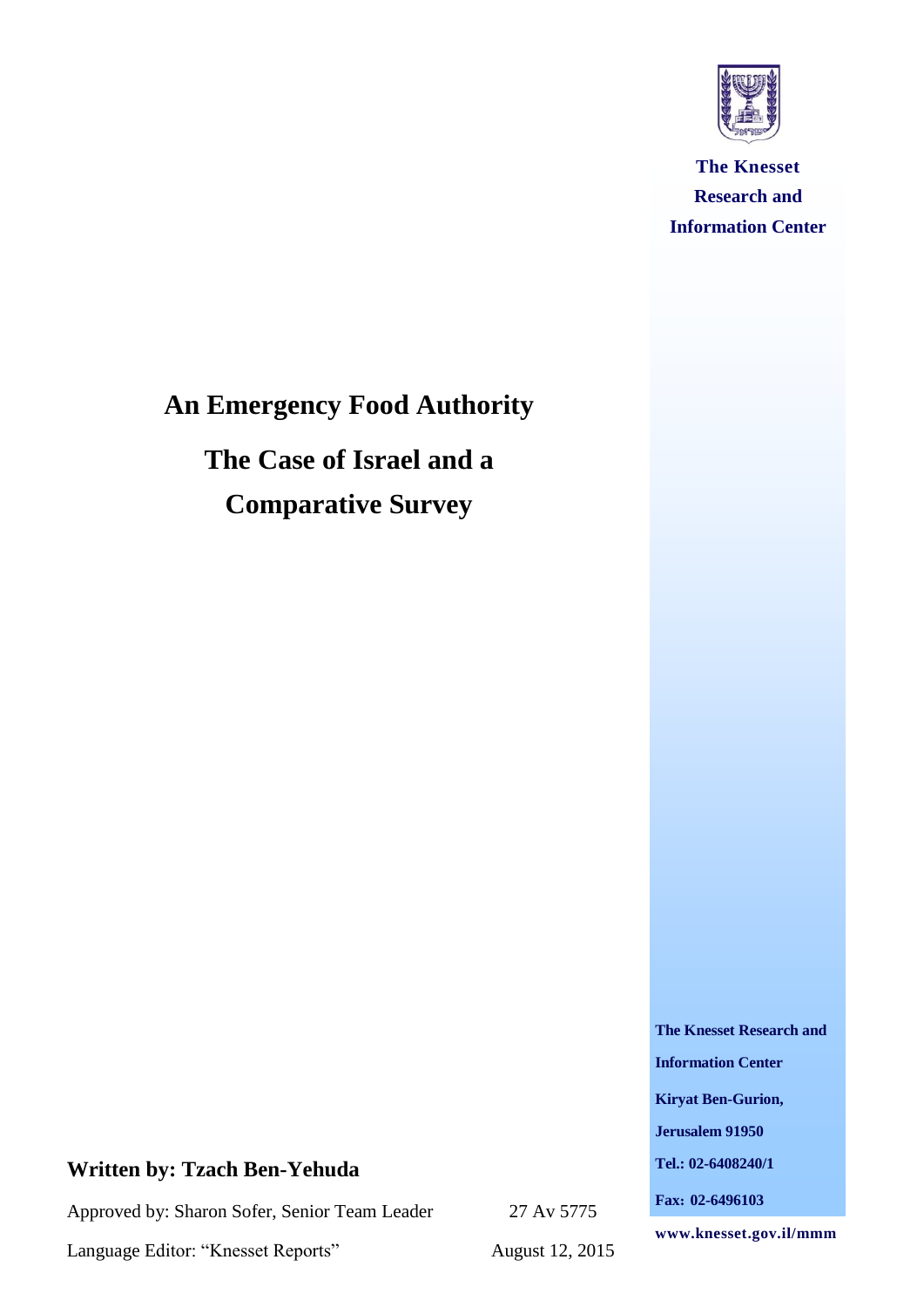## **Table of Contents**

| <b>1. INTRODUCTION</b>                                  | 6         |
|---------------------------------------------------------|-----------|
| 2. NATIONAL EMERGENCY AUTHORITY (RACHEL) STATUS AND     |           |
| <b>RESPONSIBILITIES</b>                                 | 7         |
| <b>3. MINISTRY OF ECONOMY'S AREAS OF RESPONSIBILITY</b> | 9         |
| 4. MINISTRY OF AGRICULTURE AND RURAL DEVELOPMENT'S      |           |
| <b>AREAS OF RESPONSIBILITY</b>                          | <b>12</b> |
| 5. MINISTRY OF HEALTH'S AREAS OF RESPONSIBILITY         | 14        |
| <b>6. EMERGENCY FOOD RESERVES: A COMPARATIVE SURVEY</b> | <b>16</b> |
| <b>APPENDIX NO. 1</b>                                   | 25        |
| <b>SOURCES</b>                                          | 26        |

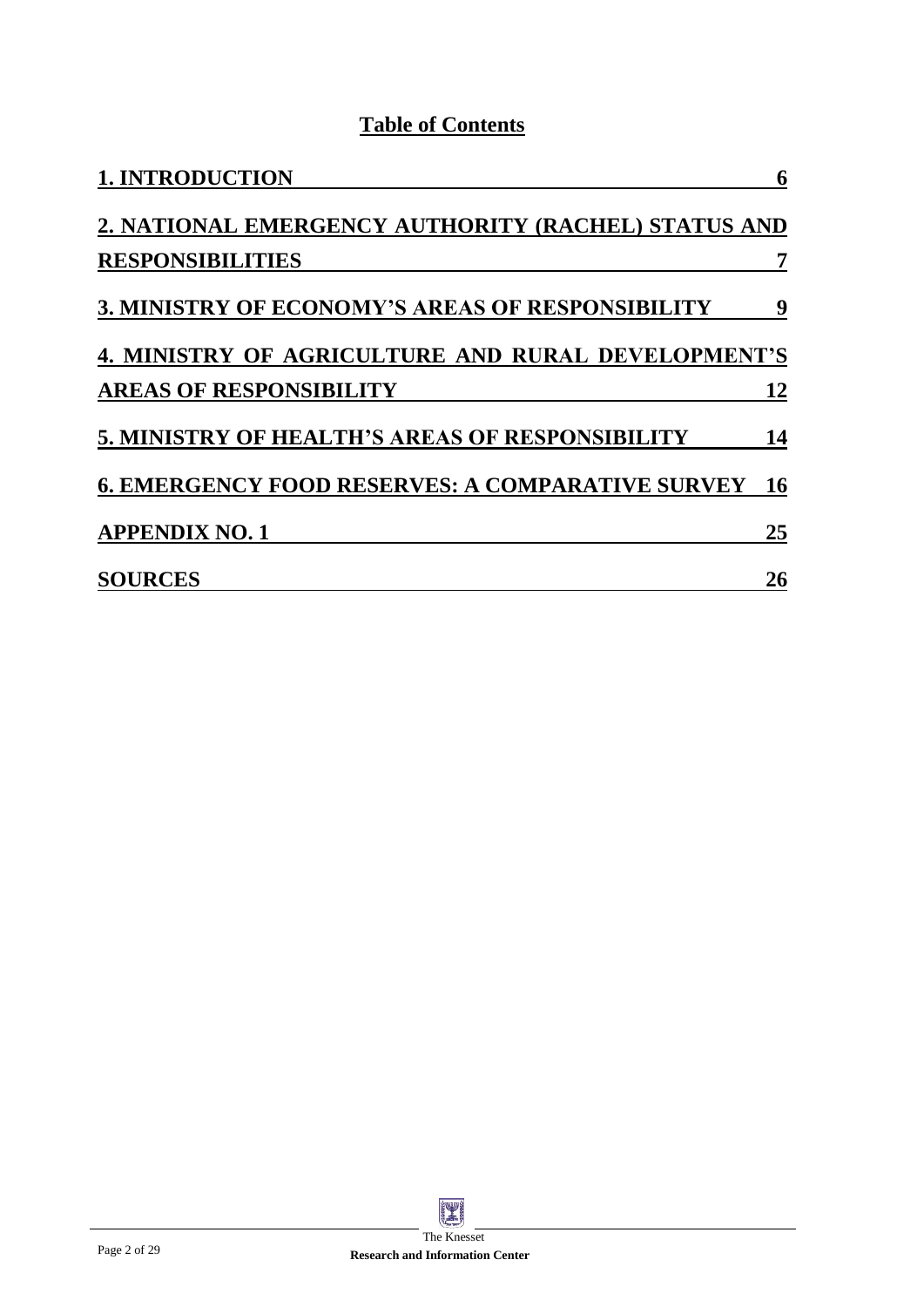This document, prepared at the request of Knesset member Haim Yelin, provides information regarding emergency food reserves in Israel and the entities responsible for them. The organizations discussed herein are the National Emergency Authority (RACHEL), the Ministry of Economy, the Ministry of Agriculture and Rural Development and the Ministry of Health. It also includes a comparative survey of emergency food reserves in 12 countries. It should be emphasized that this document focuses on emergency food reserves for the civilian population and does not address issues of nutritional security, emergency reserves for items other than food or emergency reserves for the security forces. Furthermore, precise food quantities for emergency situations and their cost of storage have been classified as confidential information affecting the reference scenario,<sup>1</sup> and, as a result, full and exact data were not provided.

#### **Abstract**

- Food reserves have existed since ancient times. They serve several purposes, among them contending with crises and with disruptions of food production and supply, stabilizing grain market prices and granting grain loans in times of shortage.
- Several entities in Israel are responsible for emergency food reserves for the home front. **The National Emergency Authority (RACHEL),** currently subordinate to the Minister of Defense, is the **coordinating staff entity** for managing home front readiness for national emergencies, and also assists the Defense Minister with the civilian front during an emergency, the area for which he has executive authority. Emergency food reserve policy is determined by RACHEL as part of the country's reference scenario for the home front. The ministries charged with implementing the policy and managing the reserves are the Ministry of Agriculture and the Ministry of Economy in their respective areas of responsibility.
- **The Ministry of Economy's Emergency Food Supply Division** is responsible for implementing the Ministry's policy in an emergency in order to ensure the supply of products and services under the Ministry's responsibility, and to assist in maintaining the economy's functional continuity during an emergency. The Division operates four departments, among them the **Chief General Economy Authority (MASKAL)** which,

<sup>&</sup>lt;sup>1</sup> Reference scenario: description of a future development of a war from which the outputs required from the planning entities are derived. The scenario is a binding determination regarding the main operational challenges for which the Israel Defense Forces (IDF) must prepare in building its military force. The reference scenario should serve as the basis for human resource planning, inventory quantities and support measures, and as a common basis for planning models of the IDF and its entities and branches. Oriana Almasi, [Authority of the Ministry of Home Front Defense,](http://www.knesset.gov.il/mmm/data/pdf/m03117.pdf) Knesset Research and Information Center, October 22, 2012, (In Hebrew).

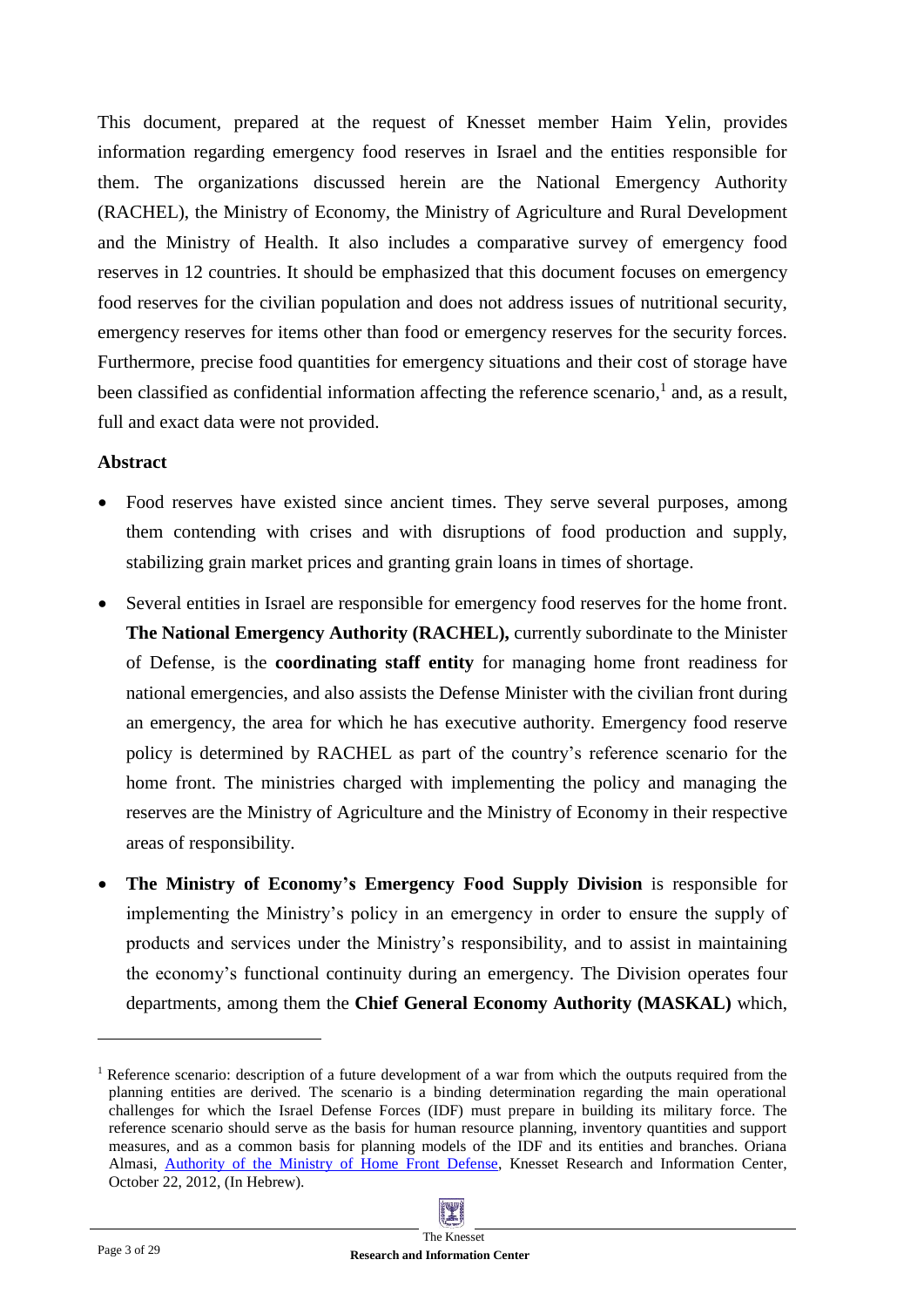as part of its responsibilities, publishes recommendations regarding the food supply which every household should prepare for an emergency situation.

- Another department reporting to the Ministry of Economy Emergency Division is **The Chief Food Authority**, tasked with preparing a reference scenario for food as well as with maintaining a reserve of certain strategic food items to ensure the needs of the economy during a crisis. The stock items are renewed according to the Israeli standard for each item's shelf life, and the inventory is operated as an open inventory system according to the First-in, First-out (FIFO) method. Items are stored in reserves and granaries owned by franchisees selected through public tenders.
- Eight types of food products are stocked in the emergency food reserve managed by the **Chief Food Authority** in quantities sufficient for the period determined by the reference scenario: baby food; dry yeast; flour; canola and soy oil; white sugar; coffee beans; tea; and white rice.
- The **Quality Management, Production Boards and Emergency-State Economy Unit** were established in the **Ministry of Agriculture and Rural Development**, under the professional guidance of RACHEL. The Division is responsible for managing reserves of animal feed grains (flours, pulp or gluten feed, dried distillers grains or soy pulp) and wheat for human consumption. Quantities are based on actual weekly consumption and the required readiness period according to the reference scenario. Most of the reserve is imported and kept in reserves operated by franchisees selected through tenders.
- The **Ministry of Health's Emergency Department** manages and maintains a reserve of medical foods for emergency situations, most of them imported. Responsibility for maintaining this stock is outsourced to companies dispersed throughout the country. The Division manages the following types of medical foods: medical food for intravenous feeding; preparations for direct feeding through a gastric feeding tube; special medical food for infants; and a total of approximately 33 different ingredients used as metabolic food. Furthermore, the Ministry of Health instructs general hospitals, psychiatric hospitals, geriatric hospitals and geriatric nursing institutions on issues pertaining to food acquisition, quantity, maintenance, preservation and safety. Each medical institution is responsible for managing its own reserve.
- A comparative survey of the emergency food arrangements implemented in various countries identifies in general three main models of state preparedness in the area of emergency food reserves. In the first model, these reserves are managed by the state through entities acting on its behalf or by franchisees. According to the second model,

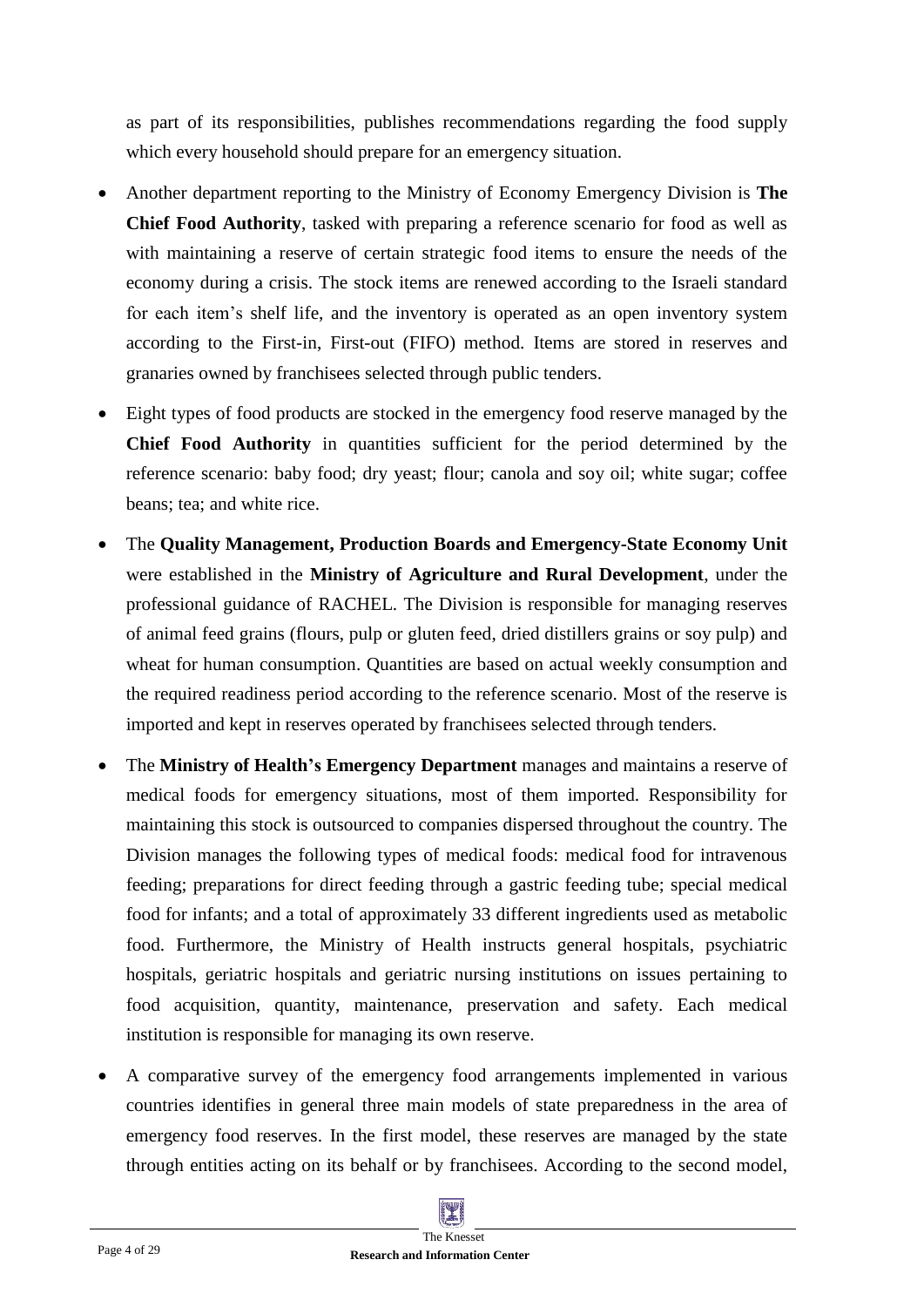the state does not establish reserves but it does coordinate among entities and authorities to ensure the consistent supply of food and goods during an emergency. Alternatively, legislation grants the state permission to appropriate food products during an emergency and to compensate the suppliers at a later time. In the third model, the state has no involvement in establishing or maintaining emergency food reserves. In several countries operating according to this last model, the authorities publish recommendations advising civilians how to prepare for emergencies, including storing food for their own use.



**Research and Information Center**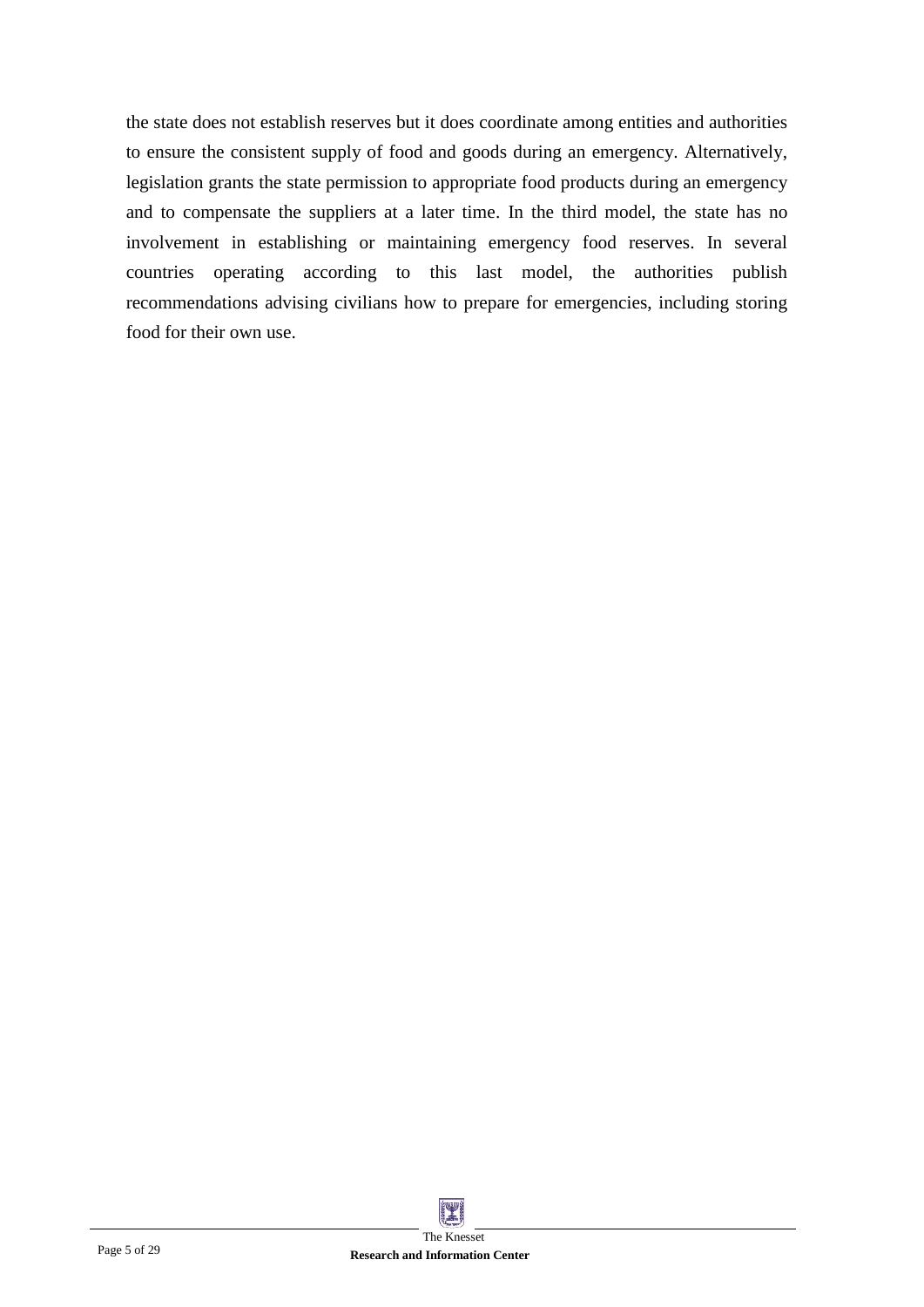## <span id="page-5-0"></span>**1. Introduction**

National food inventories are garnering increased public attention and discussion in the face of hunger or famine in many places in the world, significant food price volatility and largescale natural disasters. Declarations of the G8 nations (the group of eight industrialized nations), the G20 (an international forum of finance ministers and central bank governors from the world's 20 major economies) and the UN Food and Agriculture Organization attest to the recognition of the importance of food inventories. Having existed since ancient times, food reserves are an important tool for providing access to and distribution of food to the population, and can help countries contend with crises and with damage to food production and supply. Food reserves can be classified into two prominent types, food emergency reserves and price stabilization reserves. There are several reasons for the decreased number of national programs in recent years focused on maintaining food reserves, including the costs entailed in establishing an efficient and sustainable food reserves system and economic orthodoxy inhibiting state intervention in the market. $2$ 

In addition to these reserves' main purpose of helping the population in the event of an emergency, emergency food reserves fulfill additional goals, among them stabilizing grain market prices and granting grain loans to recognized organizations and agencies in the event of a shortage.<sup>3</sup> Maintaining public food reserves is expensive, and the costs are only rarely incurred by those who consume the products. Governments fund these reserves in a variety of ways, including taxation, customs in the case of imported food goods and taxation of transportation costs and consumers.<sup>4</sup> The World Trade Organization (WTO) Agreement on Agriculture (AoA) establishes various provisions regarding public expenditures for agriculture. The premise of the agreement is that agriculture should be publicly supported in a manner that will not distort trade or production. According to Appendix 2 of the agreement, this applies mainly to cases in which reserve management will not adversely affect international trade, or will have a minimal effect on it.<sup>5</sup> The agreement also stipulates

<sup>2</sup> Kristin Sampson, "Why We Need Food Reserves," in: Lilliston and Ranallo (ed.), *[Grain Reserves and the](http://www.iatp.org/files/2012_07_13_IATP_GrainReservesReader.pdf)  [Food Price Crisis](http://www.iatp.org/files/2012_07_13_IATP_GrainReservesReader.pdf)*, Institute for Agriculture and Trade Policy, 2012, pp. 7–8.

<sup>&</sup>lt;sup>3</sup> John Lynton-Evans, Strategic Grain Reserves: Guidelines for their Establishment, Management and [Operation,](http://www.fao.org/docrep/w4979e/w4979e00.HTM) Food and Agriculture Organization of the United Nations Rome, 1997.

<sup>4</sup> Chirstian Haberli, [After Bali: WTO Rules Applying to Public Food Reserves,](http://www.fao.org/3/a-i3820e.pdf) Food and Agriculture Organization of the United Nations, Rome 2014.

<sup>5</sup> Ibid.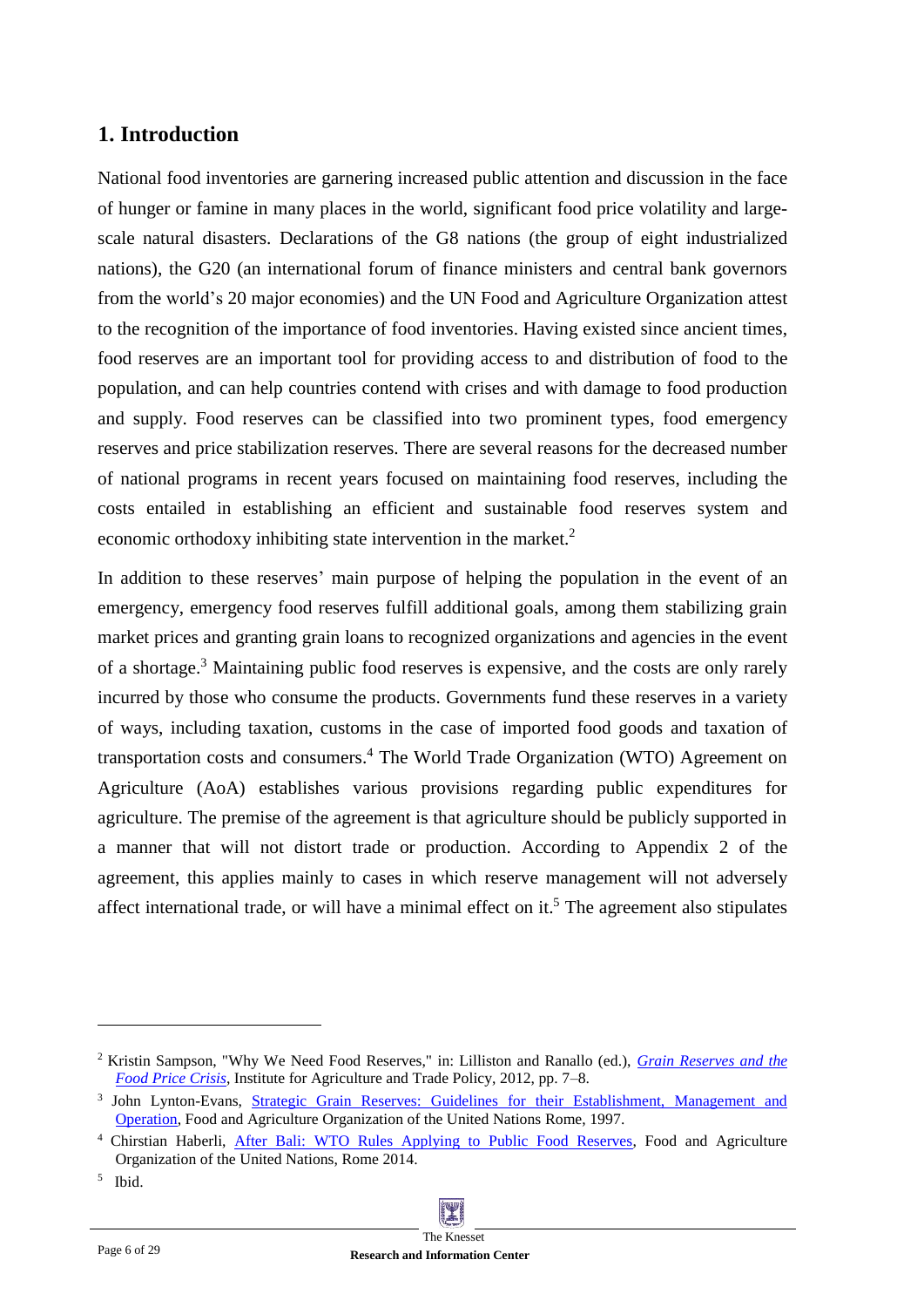that in certain circumstances, national food reserves may also be exempt from the established restrictions. 6

Emergency food reserves are one component of Israel's civilian home front policy. The civilian home front has contended with security risks since the establishment of the state in 1948, and continues to be a central element of the security challenges confronting Israel in recent years. In the state's early years, the Civil Defense Service (HAGA) attended to the home front during an emergency. In the beginning of the 1990's, HAGA was merged into the newly established IDF Home Front Command. The National Emergency Authority (RACHEL) was established in 2007 following the Second Lebanon War to serve as an integrating entity to coordinate between the military and civil organs responsible for the home front. It was subordinated to the Ministry of Defense and in 2011 it was transferred to the newly established Ministry of Home Front Defense. With the dismantling of this ministry in 2014, RACHEL returned to operate under the Ministry of Defense.<sup>7</sup> A more detailed review of the entities responsible for the civilian home front and for emergency food reserves and warehouses is presented below.

## <span id="page-6-0"></span>**2. National Emergency Authority (RACHEL) Status and Responsibilities**

Two reports were written after the Second Lebanon War about the civilian home front, among other issues. The first was written by the State Comptroller and the second by the Knesset committee for the Examination of Home Front Readiness, chaired by Ami Ayalon. They determined that the failures in addressing the needs of the home front during the war stemmed from the absence of a central entity responsible for coordinating among emergency organizations. In response to the conclusions of these reports, Government [Resolution No.1577](http://www.pmo.gov.il/Secretary/GovDecisions/2007/Pages/des1577.aspx) was adopted on April 15, 2007, which entrusted the Minister of Defense with overall responsibility for the civilian home front in all emergency situations. Following this government resolution, and during the course of December of 2007, the Ministerial Committee for National Security decided to establish the National Emergency Authority (RACHEL) as the designated civil head-office. The role of this Authority is to serve as a **coordinating staff entity** for managing civilian home front preparedness for

<sup>7</sup> For further information see: Oriana Almasi, [Authority of the Ministry of Home Front Defense,](http://www.knesset.gov.il/mmm/data/pdf/m03117.pdf) Knesset Research and Information Center, October 22, 2012, (In Hebrew).



<sup>6</sup> Sophia Murphy, "WTO Rules and Food Reserves," in: Lilliston and Ranallo (ed.), [Grain Reserves and the](http://www.iatp.org/files/2012_07_13_IATP_GrainReservesReader.pdf) Food [Price Crisis,](http://www.iatp.org/files/2012_07_13_IATP_GrainReservesReader.pdf) Institute for Agriculture and Trade Policy, 2012, pp. 13–15.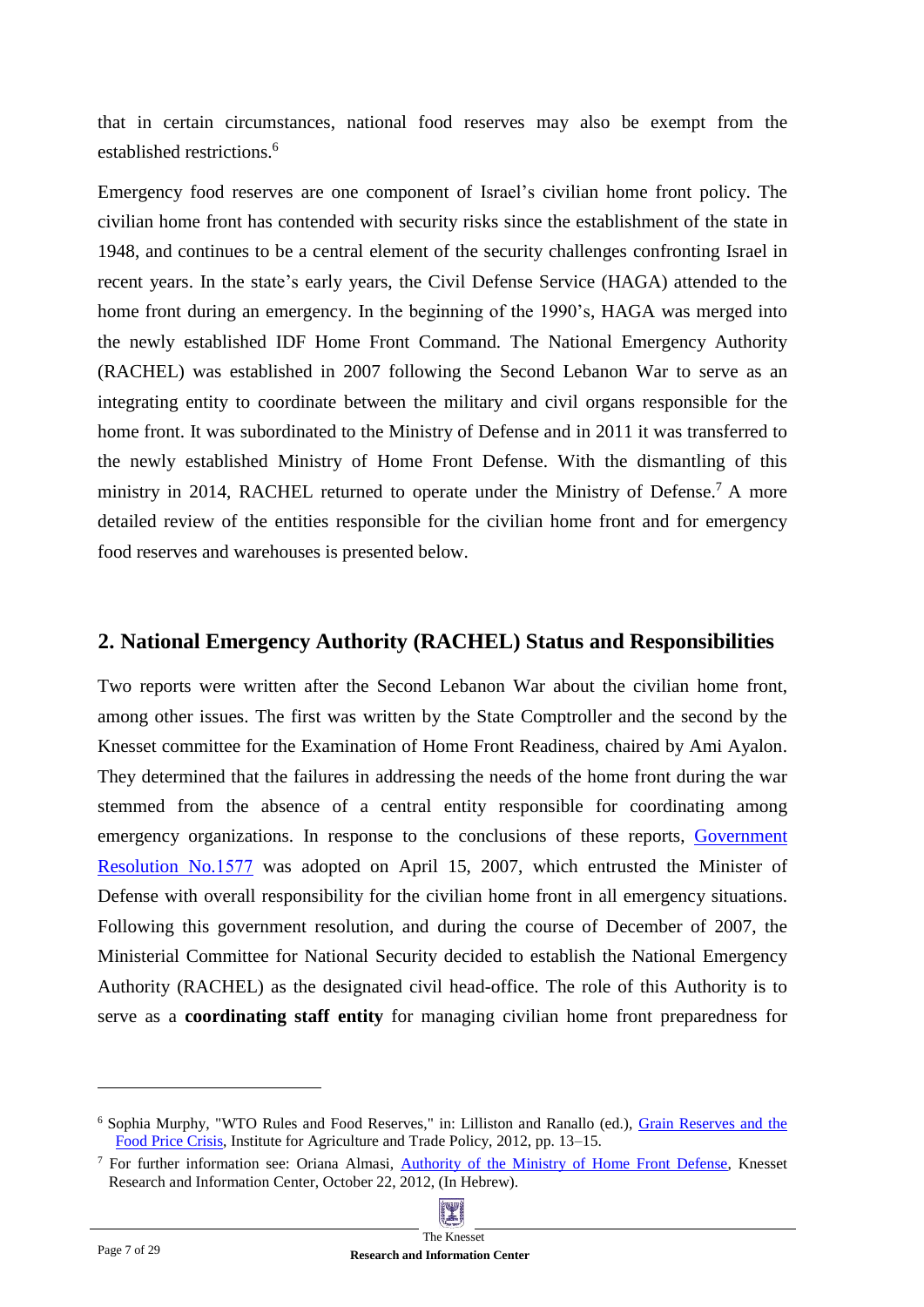national emergency situations, and to assist the minister responsible for the home front in realizing this overall responsibility in emergency situations.<sup>8</sup>

[Government Resolution No. 3048](http://www.pmo.gov.il/Secretary/GovDecisions/2011/Pages/des3048.aspx) of March 27, 2011 established that RACHEL's responsibility areas would be transferred from the Ministry of Defense to the Ministry of Home Front Defense, and that the Minister of Home Front Defense would be in charge of RACHEL. This government resolution was adopted only two months after the establishment of the Ministry of Home Front Defense pursuant to [Government Resolution](http://www.pmo.gov.il/Secretary/GovDecisions/2011/Pages/des2745.aspx)  No. [2745.](http://www.pmo.gov.il/Secretary/GovDecisions/2011/Pages/des2745.aspx) About three years later, in line with [Government Resolution No. 1661](http://www.pmo.gov.il/Secretary/GovDecisions/2014/Pages/dec1661.aspx) of June 1, 2014, the Ministry of Home Front Defense was dismantled and RACHEL was transferred back to the Ministry of Defense, reporting to the Minister of Defense. This ended the subordination of RACHEL to a civilian ministry, returning it to the auspices of the defense system.

**During times of calm,** RACHEL is tasked with defining the reference scenario, ensuring the readiness of organizations and government ministries for emergencies, formulating actions plans for operating an emergency management center managed by RACHEL, defining emergency budgets for government ministries along with the Ministry of Finance, planning and conducting exercises and training and instructing the public on how to prepare for and behave during an emergency. During **times of an emergency,** RACHEL's responsibilities include operating a situation room, presenting the condition of the civilian home front to the Minister of Defense, organizing staff work under the Minister of Defense, proposing action plans to address the needs of the home front, coordinating activities for the provision of information and guidelines to the public and presenting the condition of the civilian home front to the Crisis Management Center in the Prime Minister's Office.<sup>9</sup> Nonetheless, it should be noted that RACHEL does not have the authority to issue orders to other entities or to impose guidelines, and a command hierarchy was not defined for RACHEL vis-a-vis operational entities. It does not replace other entities with respect to their areas of responsibility and authority and it does not detract from the authority and functions of government ministries or other authorized authorities on emergency issues.<sup>10</sup>

In reply to a request for information from the Knesset Research and Information Center, RACHEL replied that, "formulation of policy for maintaining emergency food reserves is

<sup>8</sup> Ibid.

<sup>&</sup>lt;sup>9</sup> The Crisis Management Center is one of the organs for whose operations the National Security Staff in the Prime Minister's Office is responsible pursuant to the National Security Staff Law, 2008.

<sup>&</sup>lt;sup>10</sup> Oriana Almasi, [Authority of the Ministry of Home Front Defense](http://www.knesset.gov.il/mmm/data/pdf/m03117.pdf), Knesset Research and Information Center, October 22, 2012 (In Hebrew).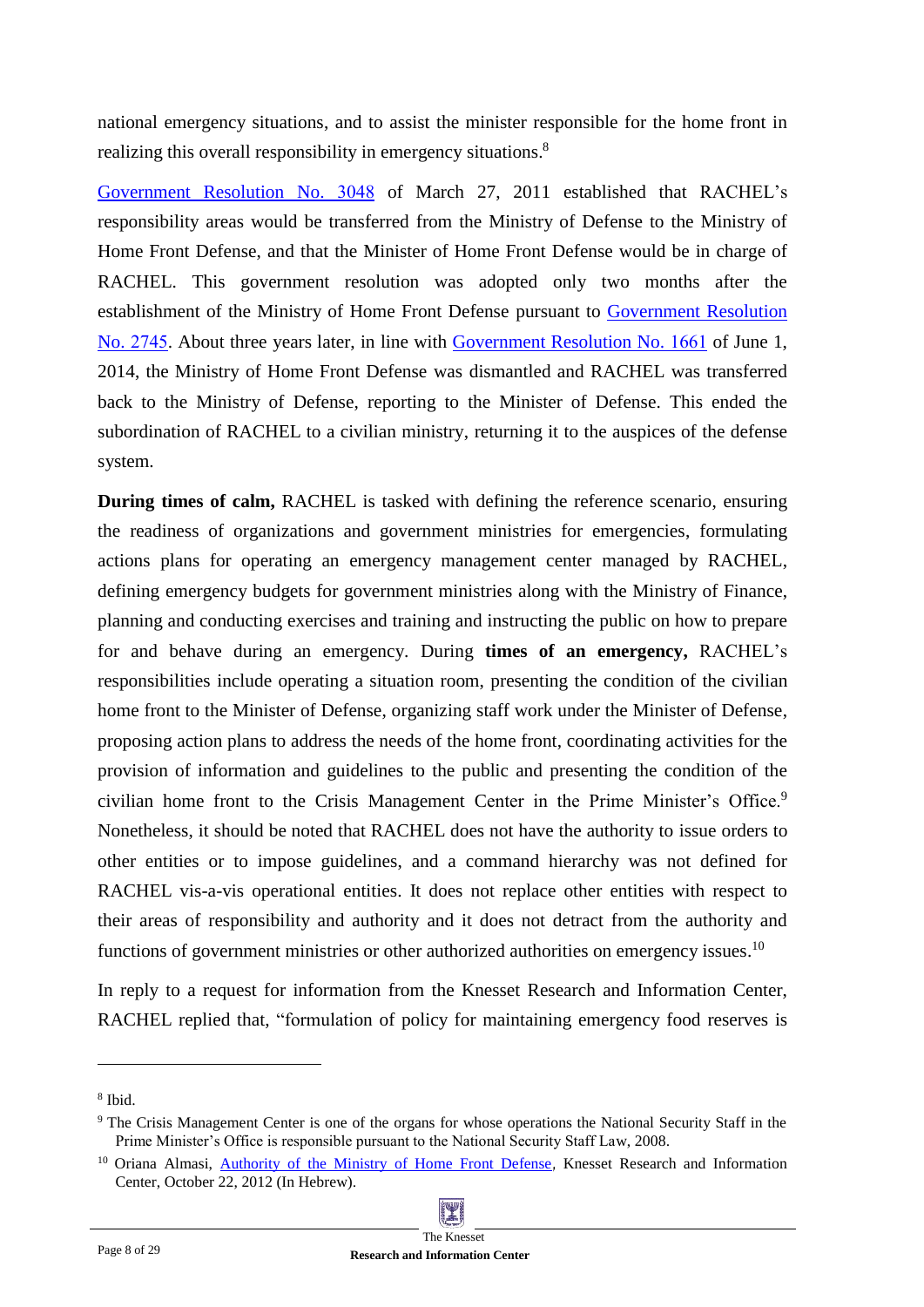determined by RACHEL within the framework of 'the economic reference scenario for the civilian home front,' while the Ministry of Agriculture and Ministry of the Economy are responsible for implementing the policy in practice and for managing the reserves for which they are tasked. It should be noted that the information requested is for the most part confidential and as such its provision will not be possible."<sup>11</sup>

Another organization worth mentioning that is involved in the civilian home front area is the National Security Staff (MALAL), which serves as a staff entity to the Prime Minister on foreign affairs and security issues.<sup>12</sup> In reply to a request for information from the Knesset Research and Information Center on the issue of emergency food reserves, the reply of the MALAL was identical to the response given by RACHEL as provided above.<sup>13</sup>

## <span id="page-8-0"></span>**3. Ministry of Economy's Areas of Responsibility**

The Emergency Food Supply Division in the Ministry of Economy is responsible for implementing the Ministry's policy in an emergency in order to ensure the supply of products and services over which the Ministry has responsibility and to help maintain the functional continuity of the economy. The Administration's areas of responsibility include: ensuring functional continuity of essential plants; helping to minimize the damage suffered by small and medium businesses during an emergency and assisting their recovery in the aftermath; **coordinating the functioning of the economy's food product supply chain in preparation for and during an emergency in order to ensure, as much as possible, the unrestricted supply of food products to the population and the maintenance of a** 

<sup>&</sup>lt;sup>13</sup> Brigadier General (Ret.) Tzuk-Ram Zeev, Deputy Chairperson of the National Security Council for Internal Security and the Home Front, the National Security Staff, in reply to a request for information from the Knesset Research and Information Center, fax, June 15, 2015.



<sup>&</sup>lt;sup>11</sup> Avi Burger, acting Head of RACHEL's Policy Division, in reply to a request for information from the Knesset Research and Information Center, letter, June 14, 2015.

<sup>&</sup>lt;sup>12</sup> The MALAL, initially called the National Security Council, was established in March of 1999 pursuant to Government Resolution No. 4889, and on July 29, 2008 was anchored in the [National Security Staff Law,](http://www.nsc.gov.il/he/Documents/nsclaw.pdf)  [2008.](http://www.nsc.gov.il/he/Documents/nsclaw.pdf) It is defined as a staff entity to the Prime Minister on foreign affairs and security issues. The responsibilities of the MALAL as established in the National Security Staff Law include: coordinating the work of the government's staff, the Ministerial Committee for National Security and of any other ministerial committee on foreign affairs and security issues; preparing and submitting, at least once a year, an annual and multi-year assessment of the state security condition to the Ministerial Committee for National Security; and examining the security conception of the State of Israel and proposing updates. The National Security Staff is comprised of eight theme-based divisions including the Internal Security Policy and Home Front Division that coordinate all aspects of emergency and crisis preparedness that may affect the national security of the State of Israel, with an emphasis on the civilian arena. The Prime Minister's Office, the National Security Staff, [The Internal Security Policy and Home Front Division,](http://www.nsc.gov.il/he/About-the-Staff/Pages/SecurityDivision.aspx) last accessed: July 14, 2015 (In Hebrew).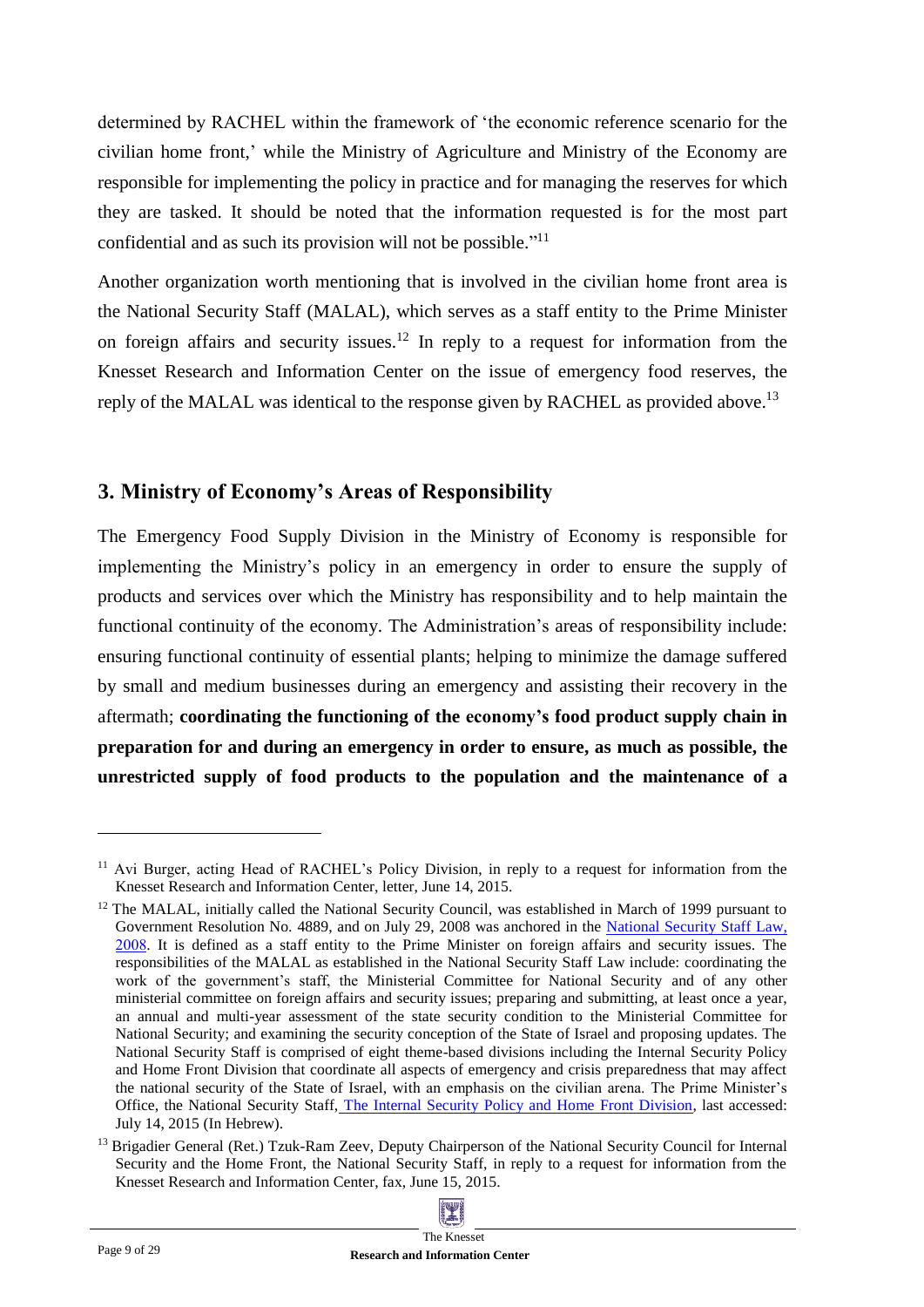**strategic reserve of essential food products; ensuring reserves of essential products and services for the general economy in preparation for and during an emergency for unrestricted supply of general economy products to the population to the greatest**  extent possible; assuring continuity of foreign trade.<sup>14</sup> The four departments of RACHEL are the Chief General Economy Authority, the Chief Food Authority, the Chief Human Resources Authority and the Erez Coordination and Liaison Administration.

**The Chief General Economy Authority (MASKAL):** During an emergency the designated emergency economy authorities (MELACH) operate in many areas. Their areas of responsibility and the products or services which they are responsible for supplying are pre-defined. The Chief General Economy Authority is one of these MELACH authorities. Its responsibilities include: preparing a network of essential plants in the general economy in order to minimize economic damage to the economy and the State; participating in MELACH committees at the military command and district levels; conducting training, exercise and control activities; ensuring import and export activity; and preparing contingency procedures and regulations.<sup>15</sup> District MELACH units operate under the Chief General Economy Authority to ensure the supply of essential products during an emergency. They are responsible for preparing a network of essential factories for the supply of food and for the general economy in the event of an emergency, tracking existing reserves and preparing local and regional government in these areas.<sup>16</sup> These district units recommend that each household prepare for an emergency by maintaining a stock of basic food, including food products found in the home on a regular basis as well as a stock of preserved foods and four liters of water per person per day. The Ministry of Economy, in coordination with the Ministry of Health, publishes **recommended minimum food quantities** per person per week for an emergency (see details in Appendix No. 1 below). 17

**The Chief Food Authority:** This Authority is responsible for preparing the reference scenario in the area of food and for maintaining a stock of strategic foods comprised of certain items as specified below, in order to ensure that the demands of the economy are met during an emergency. It also conducts inspections and ongoing procurement. The Authority issues guidelines regarding the supply of food and essential products to the population

<sup>&</sup>lt;sup>14</sup> Ministry of Economy, **Emergency Administration**, last accessed: July 14, 2015 (In Hebrew).

<sup>&</sup>lt;sup>15</sup> Ministry of Economy, [The Chief General Economy Authority \(MASKAL\),](http://www.economy.gov.il/About/Units/EmergencyDivision/Pages/mashkal.aspx) last accessed: July 14, 2015 (In Hebrew).

<sup>&</sup>lt;sup>16</sup> Ministry of Economy, MELACH: Food and General Economy, last accessed: July 14, 2015 (In Hebrew).

<sup>&</sup>lt;sup>17</sup> Ministry of Economy, Tel Aviv and Central District, Emergency Economy Unit: Food and General [Economy,](http://www.moital.gov.il/NR/exeres/92674A9E-E8E5-4D68-960F-ED4D13C31053.htm) last accessed: July 14, 2015 (In Hebrew).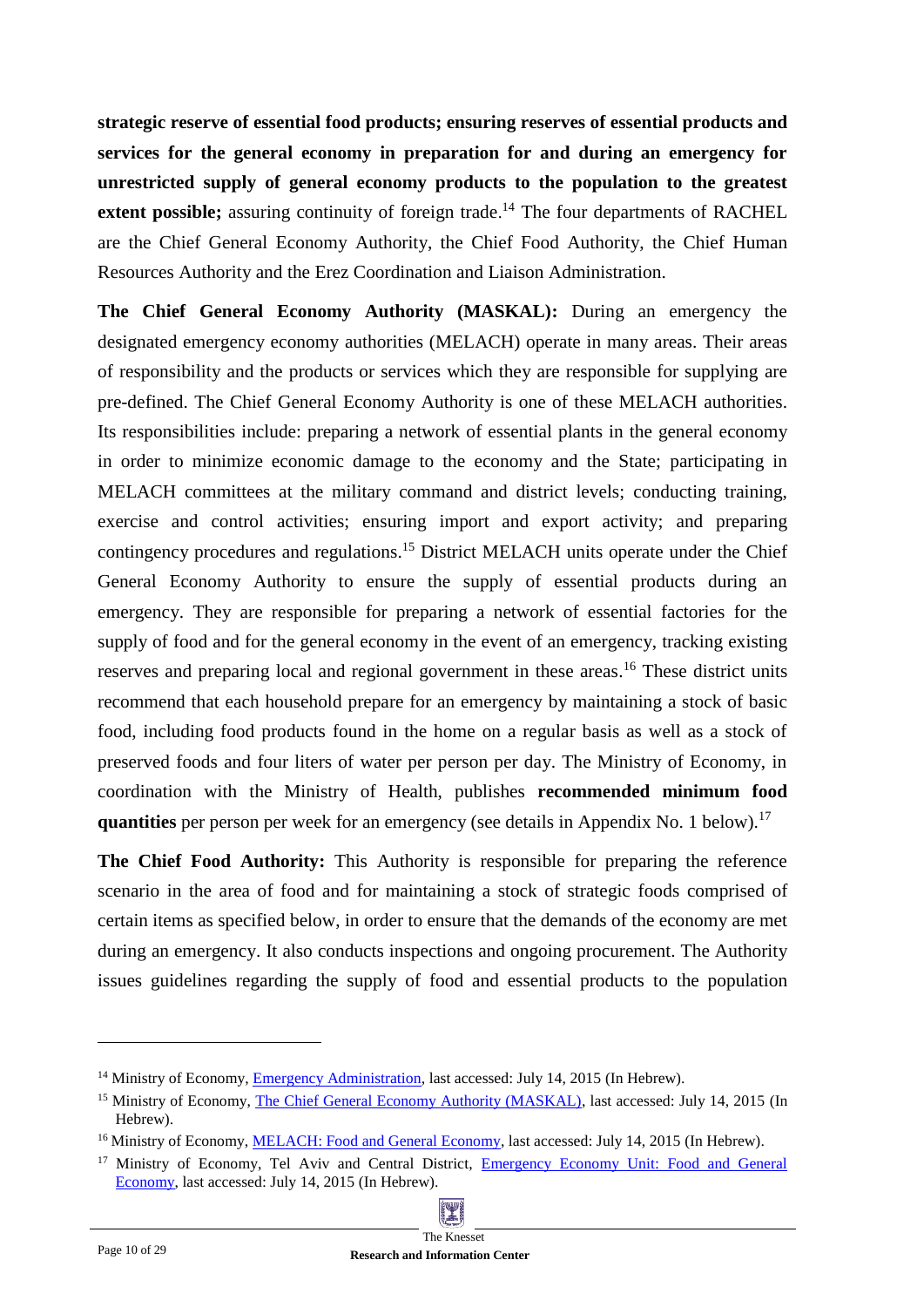through distribution networks, and is also responsible for preparing contingency procedures and ordinances for emergency action. The Chief Food Authority is authorized to identify essential manufacturing plants and to declare them as such, to perform inspections of their emergency readiness and to conduct training and education programs for their employees.<sup>18</sup> The National Emergency Administration provided the Knesset Research and Information Center with a short list of essential products, some for basic subsistence and others compatible with the public's consumption habits, the supply of which the Chief Food Authority must coordinate during an emergency. It has also conducted an examination to determine whether reserves of essential products should be maintained for products which, according to the reference scenario, production may be halted or import discontinued during an emergency. The products kept in stock are renewed according to the Israeli standard for the specific product, and inventory is managed as an open inventory; in other words, it is renewed on an ongoing basis according to the inventory movements in the warehouse based on the FIFO method. The products are stored in warehouses and in granaries owned by franchisees selected through public tenders.<sup>19</sup>

According to attorney Sigal Mered from the Ministry of Economy's legal department, "the Ministry's responsibility does not include fresh agricultural produce, milk, fruits and vegetables, wheat, poultry, fish and beef, for which the Ministry of Agriculture is responsible."<sup>20</sup> According to Mr. Riad Ibrahim, Director of the Emergency Administration in the Ministry of Economy, emergency food reserves include eight types of food in quantities sufficient for the period established by the MELACH reference scenario, regardless of whether the scenario pertains to a war or to a mass-casualty event. The cost of the products kept in the reserves is about 200 million NIS, and the annual product maintenance and renewal cost incurred by the franchisees is about 40 million NIS.<sup>21</sup>

As previously mentioned, the precise quantities and costs of the emergency reserves cannot be published. Nonetheless, from time to time, the Government Procurement Administration website for government ministry tenders publishes tenders related to the emergency

<sup>&</sup>lt;sup>18</sup> Ministry of Economy, *Chief Food Authority*, last accessed: July 14, 2015 (In Hebrew).

<sup>&</sup>lt;sup>19</sup> Riad Ibrahim, Director of the Emergency Administration, Ministry of Economy, reply to information request from the Knesset Research and Information Center, Email, June 16, 2015.

<sup>&</sup>lt;sup>20</sup> Stated by attorney Sigal Mered, Legal Department, Ministry of Economy, in deliberations of the Knesset Home Front Subcommittee of the Foreign Affairs and Defense Committee, May 13, 2014; provided by the Knesset Foreign Affairs and Defense Committee.

<sup>&</sup>lt;sup>21</sup> Stated by Riad Ibrahim, Director of the Emergency Administration, Ministry of Economy, in deliberations of the Knesset Home Front Subcommittee of the Foreign Affairs and Defense Committee, May 13, 2014; provided by the Knesset Foreign Affairs and Defense Committee.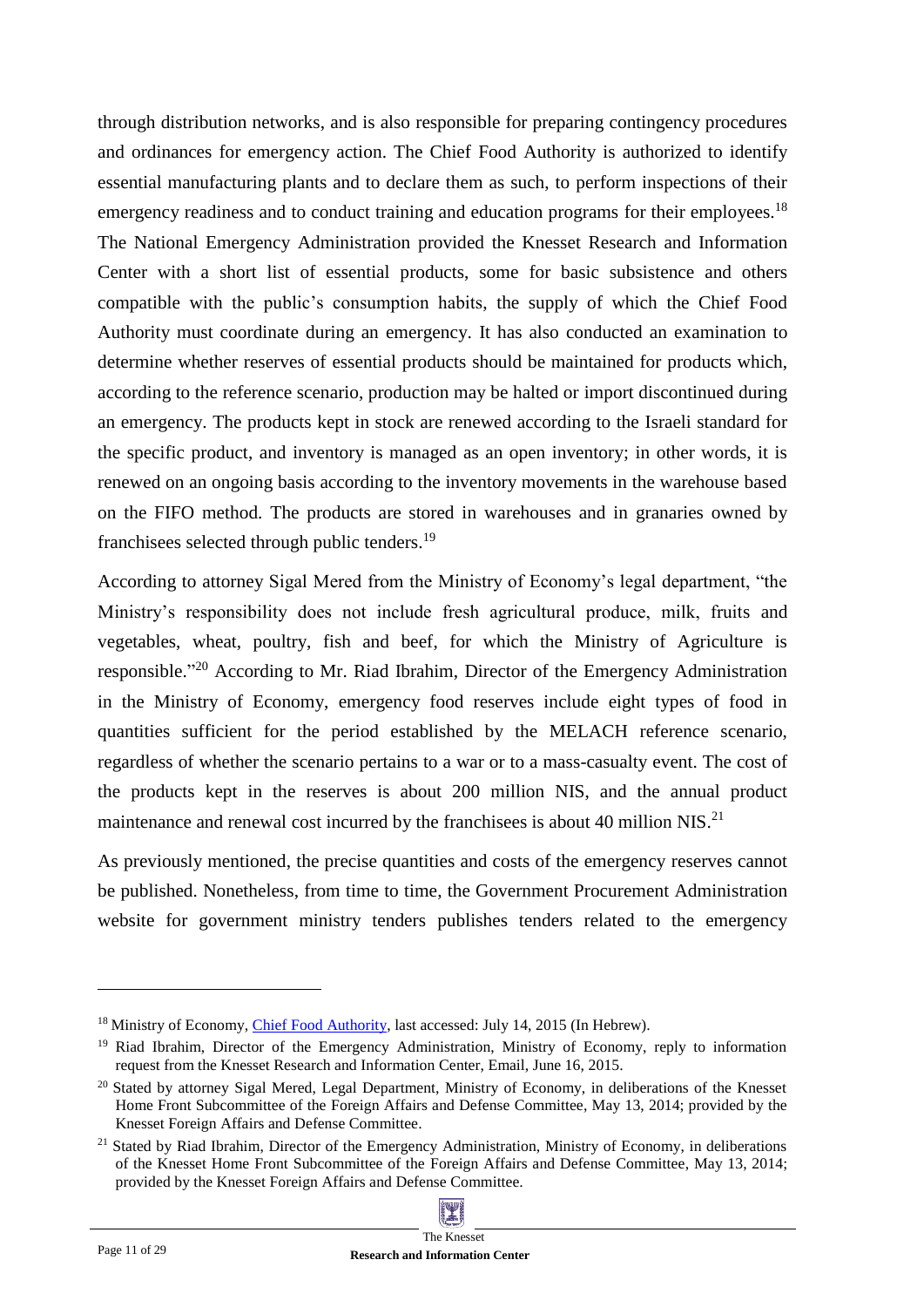| Table Number 1: Examples of Ministry of Economy Tenders for Emergency Food Products |                                                                           |                   |  |  |
|-------------------------------------------------------------------------------------|---------------------------------------------------------------------------|-------------------|--|--|
| <b>Tender No.</b>                                                                   | <b>Purpose of Tender</b>                                                  | Quantity<br>(ton) |  |  |
| 3/15                                                                                | Renewal and storage of baby food formula                                  | 150               |  |  |
| 40/15                                                                               | Renewal and storage of dry yeast                                          | 209               |  |  |
| 1/12                                                                                | Request for information for flour reserve storage and renewal<br>services |                   |  |  |
| 4/15                                                                                | Renewal and storage of canola oil                                         | 1,600             |  |  |
| 6/15                                                                                | Sale of crude soy oil                                                     | 1,500             |  |  |
| 47/14                                                                               | Renewal and storage of white sugar                                        | 21,023            |  |  |
| 29/15                                                                               | Conversion, renewal and storage of Robusta Grade 1 green coffee<br>beans  | 1,309             |  |  |
| 2/14                                                                                | Request for information for provision of tea stock during an<br>emergency | 233               |  |  |
| 5/15                                                                                | Renewal and storage of processed white rice                               | 7,027             |  |  |

reserves. Several examples of tenders pertaining to the emergency stock under the responsibility of the Ministry of Economy are listed below:<sup>22</sup>

## <span id="page-11-0"></span>**4. Ministry of Agriculture and Rural Development's Areas of Responsibility**

The **Quality Management, Production Boards and Emergency-State Economy Unit** was established in the Ministry of Agriculture and Rural Development in January of 2014 and operates under the professional guidance of RACHEL. The Unit's goals include: overall integration of the handling of every event that threatens the functional continuity of the Ministry of Agriculture and the agricultural sector; maintaining the ability to continue an ongoing orderly supply of food to the population during war, natural disasters, and the eruption of animal and pest diseases; organizing, training and professionally guiding the Ministry's emergency organizations at the national, district and support organizations levels; and assisting government ministries and rescue and emergency entities as needed. **During periods of calm,** it is the Unit's responsibility to advance and maintain the readiness of essential plants in the supply chain; promote support plans to procure

<sup>&</sup>lt;sup>22</sup> Ministry of Finance, Accountant General, [Government Procurement Administration,](http://www.mr.gov.il/Pages/HomePage.aspx) last accessed: July 14, 2015.

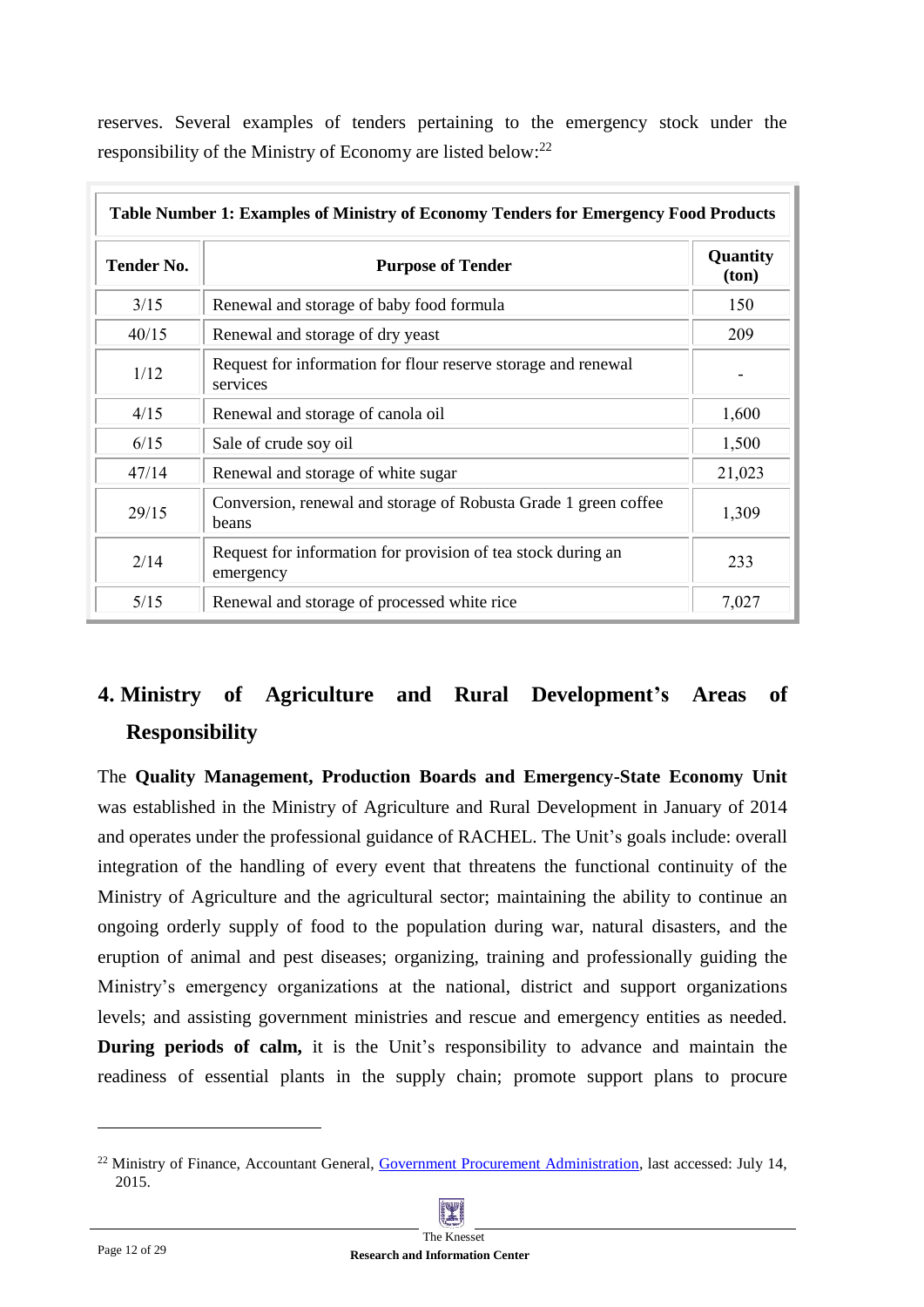emergency equipment; track and oversee emergency, wheat and animal feed reserves; formulate work procedures for emergencies; conduct training for emergency staff from other Ministry divisions; and participate in countrywide and ministerial emergency exercises. **During an emergency,** the Unit's responsibilities include maintaining agricultural activity and functional continuity, including the supply of fresh produce to the population; ensuring the economic stability of the agricultural market; and providing direct assistance to farmers or to Ministry divisions in need of assistance in contending with the emergency.<sup>23</sup> In 2014, the Unit finalized the issue of essential reserves for which it is responsible. Furthermore, a remote inventory management software program was developed to provide inventory status information at any given time, and a procedure was written for the transport of wheat grain and animal feed from abroad during an emergency.<sup>24</sup>

The Ministry of Agriculture is the office responsible for maintaining the emergency reserves of wheat for human consumption as well as the emergency reserves of animal feed. While the latter is based wholly on imported grains, local wheat production can supply, at most, 25% of wheat consumption during particularly rainy years. The emergency reserve is maintained by private granary owners selected through a tender for a period of up to three years. The granary owners purchase the reserves and are in effect their owners, while the government only covers storage costs. The average annual budget cost for the emergency reserve programs amounts to about 40 million NIS.<sup>25</sup>

The Ministry of Agriculture informed the Knesset Research and Information Center that the food reserve policy is based on the reference scenario published by RACHEL. It also noted that the Ministry is responsible for wheat for human consumption and animal feed, and that quantities are determined by Ministry professionals according to actual weekly consumption and the period for which readiness is required as established by the reference scenario.<sup>26</sup>

As indicated, the precise quantities and costs cannot be published. However, the Government Procurement Administration website for government ministry tenders

<sup>&</sup>lt;sup>23</sup> Ministry of Agriculture and Rural Development[,](http://www.moag.gov.il/agri/English/Ministrys+Units/Quality+Management+Productivity+Boards+and+Emergency+Economy/default.htm) [Quality Management, Production Boards and Emergency-](http://www.moag.gov.il/agri/English/Ministrys+Units/Quality+Management+Productivity+Boards+and+Emergency+Economy/default.htm)[State Economy Unit,](http://www.moag.gov.il/agri/English/Ministrys+Units/Quality+Management+Productivity+Boards+and+Emergency+Economy/default.htm) last accessed: November 11, 2015.

 $24$  Senior Division for Crisis Management and Implementation of the Agriculture Settlement Law, the Ministry of Agriculture and Rural Development, [Activity Summary of the Division for Crisis Management for 2014,](http://www.moag.gov.il/NR/rdonlyres/5BB12D0D-E174-4A6B-942D-A4C84CA70A6D/0/סיכוםשנהכוללהערות.pdf) March 2, 2015 (In Hebrew).

<sup>&</sup>lt;sup>25</sup> The OECD, [OECD Review of Agricultural Policies: Israel 2010,](http://www.oecd-ilibrary.org/agriculture-and-food/oecd-review-of-agricultural-policies-israel-2010_9789264079397-en;jsessionid=7t2o02a42a7fn.x-oecd-live-02) August, 2011, p. 106.

<sup>&</sup>lt;sup>26</sup> Haim Anjoni, Director of the Senior Division for Crisis Management and Implementation of the Agriculture Settlement Law, reply to information request from the Knesset Research and Information Center, Email, July 1, 2015.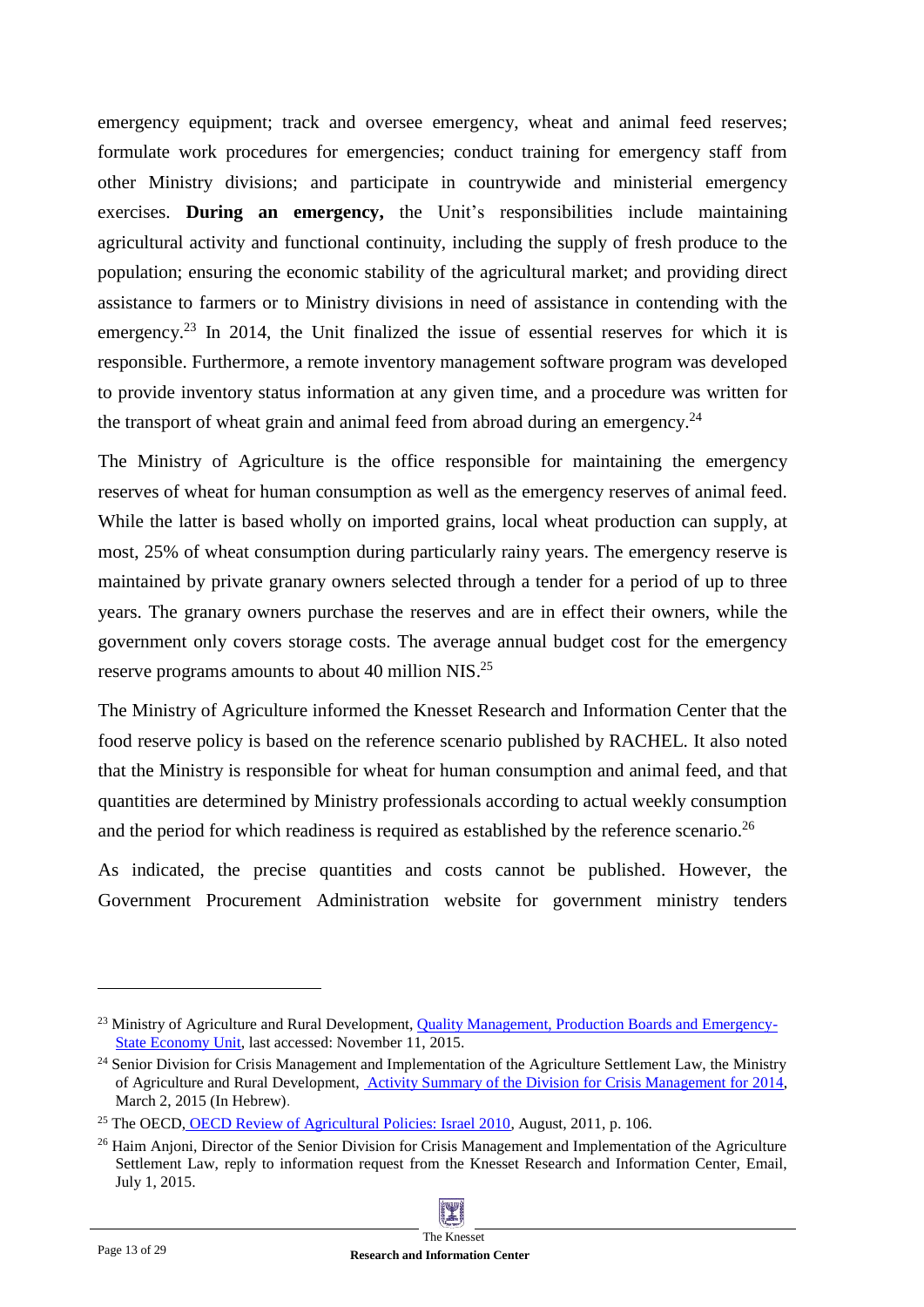publishes tenders related to the emergency reserve. Two tenders were published in 2014 for emergency reserves under the responsibility of the Ministry of Agriculture:  $27$ 

| Table No. 2: Examples of Ministry of Agriculture Emergency Food Tenders |                                                                                                                                                                                                                                      |                   |  |  |
|-------------------------------------------------------------------------|--------------------------------------------------------------------------------------------------------------------------------------------------------------------------------------------------------------------------------------|-------------------|--|--|
| <b>Tender No.</b>                                                       | <b>Tender Purpose</b>                                                                                                                                                                                                                | Quantity<br>(ton) |  |  |
| 22/2014                                                                 | Maintenance of an emergency reserve of wheat grain for<br>consumption in a sabbatical year (in Hebrew, Shmita year, the<br>seventh year of the seven year agricultural cycle mandated and still<br>observed in contemporary Judaism) | 165,000           |  |  |
| 23/2014                                                                 | Maintenance of an emergency reserve of animal grain, flours, pulp<br>or gluten feed, dried distillers grains or soy pulp                                                                                                             | 64,300            |  |  |

It should be noted that the proposed government budget for 2015-2016 includes a budget adjustment for the Ministry of Agriculture and Rural Development signifying an 11.485 million NIS decrease for expenditures and for authorizations to take on obligations from the basis of the emergency reserve budget. Explanations to the budget proposal stated that, "an inspection of the emergency reserve of animal feed and wheat indicated a large-scale emergency reserve that over the past two decades was rarely used, and when used, the volume was small. Accordingly, the Ministry of Finance budget proposal proceeds to propose a budget cut for the animal feed and wheat emergency reserve while examining the option of importing goods as an additional source of supply for the needs of the economy in an emergency." 28

## <span id="page-13-0"></span>**5. Ministry of Health's Areas of Responsibility**

**The Ministry of Health Emergency Department** is responsible for the preparedness of the hospitalization system, the community medicine system and Magen David Adom (Israel's national organization for emergency pre–hospital medical and blood services) to deliver first response services and to treat the injured in mass-casualty events during routine times and at times of war, and to provide required medical treatment to the public. The Department operates based on the policy set by the Supreme Hospitalization Authority. This

 $^{28}$  Ministry of Finance[,](http://mof.gov.il/releases/documents/חוברת%20מחליטים%20הצעת%20התקציב%20לשנים%20201615.pdf) [Government Budget Proposal for 2015-2016,](http://mof.gov.il/releases/documents/חוברת%20מחליטים%20הצעת%20התקציב%20לשנים%20201615.pdf) last accessed: August, 2015, p. 59 (In Hebrew).



<sup>&</sup>lt;sup>27</sup> Ministry of Finance, Accountant General, [Government Procurement Administration,](http://www.mr.gov.il/Pages/HomePage.aspx) last accessed: July 14, 2015.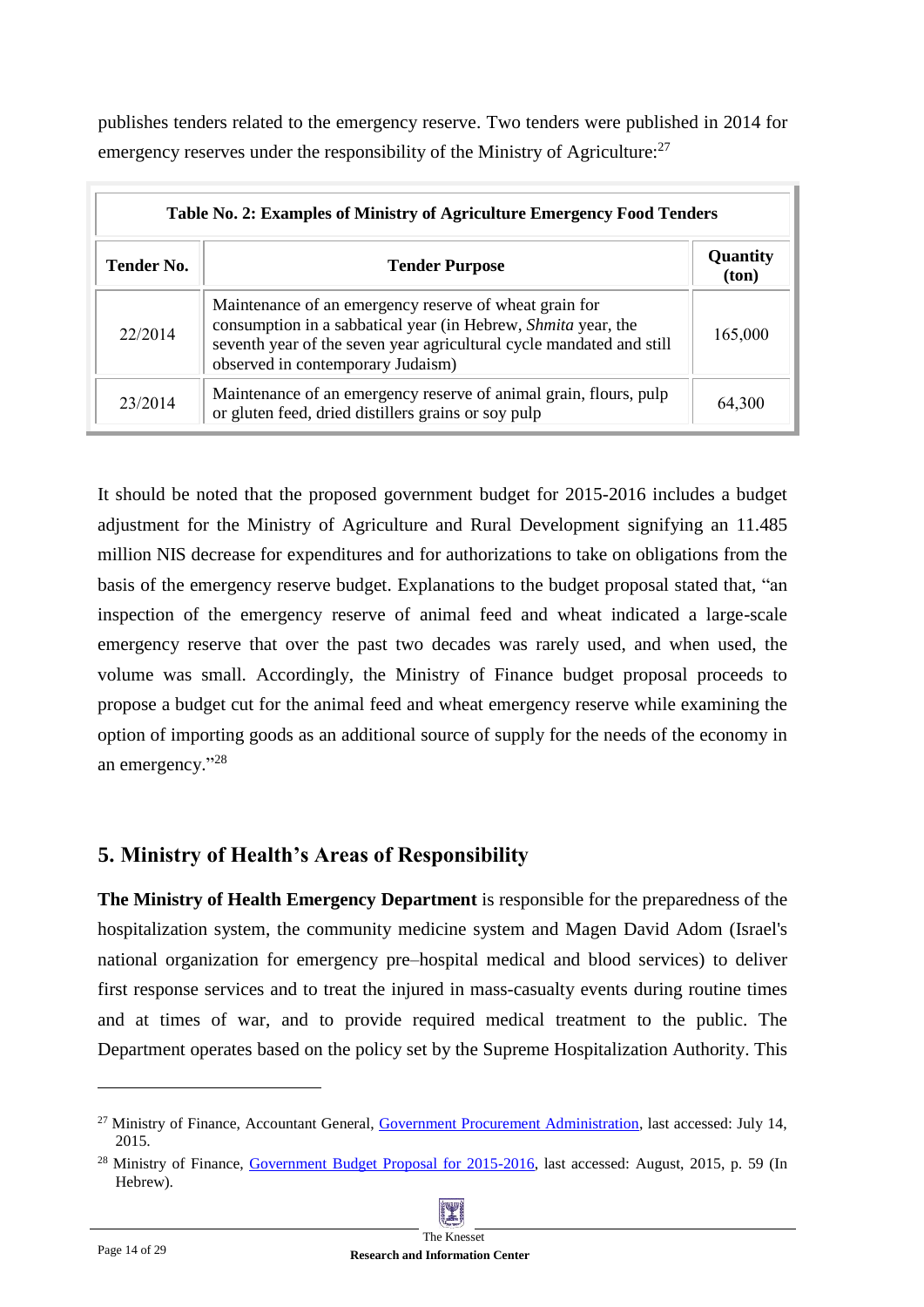Authority is headed by the Director General of the Ministry of Health, and its members include representatives of the Ministry of Health, the IDF, the army Medical Corps and the Clalit HMO. <sup>29</sup> The Emergency Department is only responsible for medical food, while the Ministry of Health is responsible for formulating procedures for medical institutions regarding emergency food reserves. The Department itself manages and maintains an emergency stock of medical food which is for the most part imported, and food storage is outsourced to companies dispersed throughout the country.<sup>30</sup> The Economy Equipment Emergency Committee operates within the Division as a professional committee that works according to Food and Nutrition Bulletins issued by the Ministry of Health Medicine Administration and the Ministry's Nutrition Department.<sup>31</sup> This Committee advises the Ministry regarding types and quantities of metabolic foods that should be stocked.<sup>32</sup> The Division manages the following types of medical foods: Parenteral nutrition for intravenous feeding (TPN); preparations for enteral feeding using a feeding tube; special infant medical food of types Nutramigen 1, Nutramigen 2, Pregestimil LIPIL, Phenyl-Free 1, Phenyl-Free 2; and metabolic food.<sup>33</sup> The list of metabolic food types includes 33 substances, including Diet Neocate, Diet Nutramigen 1, Diet Nutramigen 2, Diet L-Alanine, Ketocal, Glycosade, L-Citruline, Infantrini, Nutren Junior, Diet Monogen and Diet Essential Amino Acid Mix.

In order to implement and assimilate emergency food policy and procedures, the Ministry of Health works with general hospitals, psychiatric hospitals, geriatric hospitals and geriatric nursing institutions,<sup>34</sup> and instructs them based on various procedures,<sup>35</sup> including the  $\overline{Food}$ [and Nutrition Procedure for Emergencies](http://www.health.gov.il/Subjects/emergency/preparation/DocLib/nehalim/3.037.pdf) from 2012 (Procedure No. 3.037) which provides

<sup>&</sup>lt;sup>35</sup> Ministry of Health, [Emergency Procedures for Hospitals,](http://www.health.gov.il/Subjects/emergency/preparation/Hospitals/Pages/emergency.aspx?WPID=WPQ7&PN=1) last accessed: July 14, 2015 (In Hebrew).



<sup>&</sup>lt;sup>29</sup> Ministry of Health, [Emergency Department,](http://www.health.gov.il/English/MinistryUnits/HealthDivision/ED/Pages/default.aspx) last accessed: November 8, 2015.

<sup>&</sup>lt;sup>30</sup> Ronny Tzadok, Pharmaceuticals and Medical Equipment Coordinator, Emergency and Disaster Management Division, Ministry of Health, reply to information request from the Knesset Research and Information Center, Email, July 2, 2015.

<sup>&</sup>lt;sup>31</sup> Miri Cohen, Senior Director of Emergency Services and First Aid in the Ministry of Health, reply to information request from the Knesset Research and Information Center, Email, July 2, 2015.

<sup>&</sup>lt;sup>32</sup> "Metabolic food is special food administered primarily to patients with a metabolic defect or an enzymatic deficiency such as phenylketonuria. This food is a critical item for these patients and a shortage may cause them harm, sometimes irreversible." Ronny Tzadok, Pharmaceuticals and Medical Equipment Coordinator, Emergency and Disaster Management Division, Ministry of Health, in reply to information request from the Knesset Research and Information Center, Email, July 2, 2015.

 $33$  Ibid.

<sup>&</sup>lt;sup>34</sup> See for example, Ministry of Health, Geriatrics and Chronic Diseases Division, Appendix No. 500-10 of Food Organization Procedure No. 5.0.3, [Ongoing Essential Food Inventory and](http://www.health.gov.il/download/ng/N500-10.pdf) Emergency Inventory, February 1, 2015 (In Hebrew).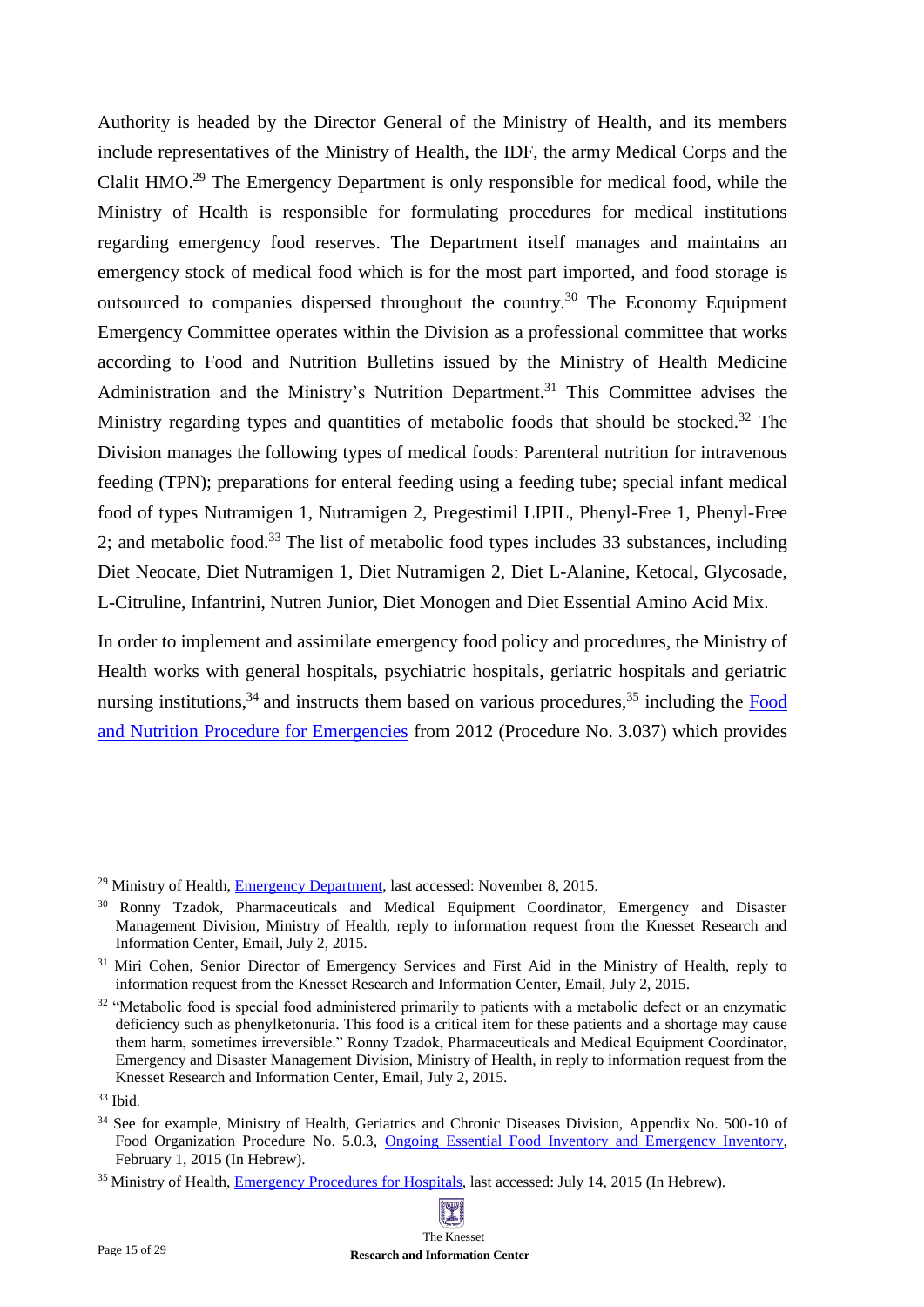guidelines for these entities on issues of food procurement, quantity, storage, preservation and safety. Every medical institution is responsible for maintaining its own stock.<sup>36</sup>

## <span id="page-15-0"></span>**6. Emergency Food Reserves: A Comparative Survey**

The following is a survey of the emergency food reserves in 12 countries: Australia, Austria, Czech Republic, Denmark, Finland, France, Germany, Great Britain, New Zealand, Poland, Russia and the United States. The survey identifies, in general, three main models of state preparedness in the area of emergency food reserves. In the first model, food reserves are built and managed by the state through entities operating on its behalf or by franchisees. In the second model, the state does not maintain reserves, but supervises coordination among entities and local authorities to ensure ongoing supplies of food and goods during an emergency. Alternatively, there are countries in which legislation is enacted granting the state the right to appropriate food products during an emergency and to compensate those entities from which the food was appropriated at a later date. In the third model, the state is not involved in establishing or maintaining emergency food reserves. In some countries, irrespective of the model adopted, the authorities publish recommendations advising civilians on how to prepare for emergencies by keeping an emergency food stock for household use. In examining the various countries with respect to this issue, several variables should be considered, including the size of the state and its ability to manage food reserves in its various geographical areas and to produce food for its population compared to its dependence on imports. These factors no doubt influence each country's reference scenario.

Some of the materials presented in this survey are based on answers received from European countries to a request for information regarding emergency food reserves. The request was submitted in 2012 by Germany to the European Center for Parliamentary Research and Documentation (ECPRD).<sup>37</sup> Some of the information is also based on answers received from Ministries of Agriculture and emergency agencies in the countries surveyed to a request for information from the Knesset Research and Information Center. It should also be noted that in some countries, information about types and quantities of food in the emergency reserves is classified and therefore was not published or provided.

<sup>&</sup>lt;sup>37</sup> Request No. 1958, forwarded by the German Bundestag concerning alternatives to state food reserves (as part of emergency preparedness), March 20, 2012.



<sup>&</sup>lt;sup>36</sup> Miri Cohen, Senior Director of Emergency Services and First Aid, Ministry of Health, reply to information request from the Knesset Research and Information Center, Email, July 2, 2015.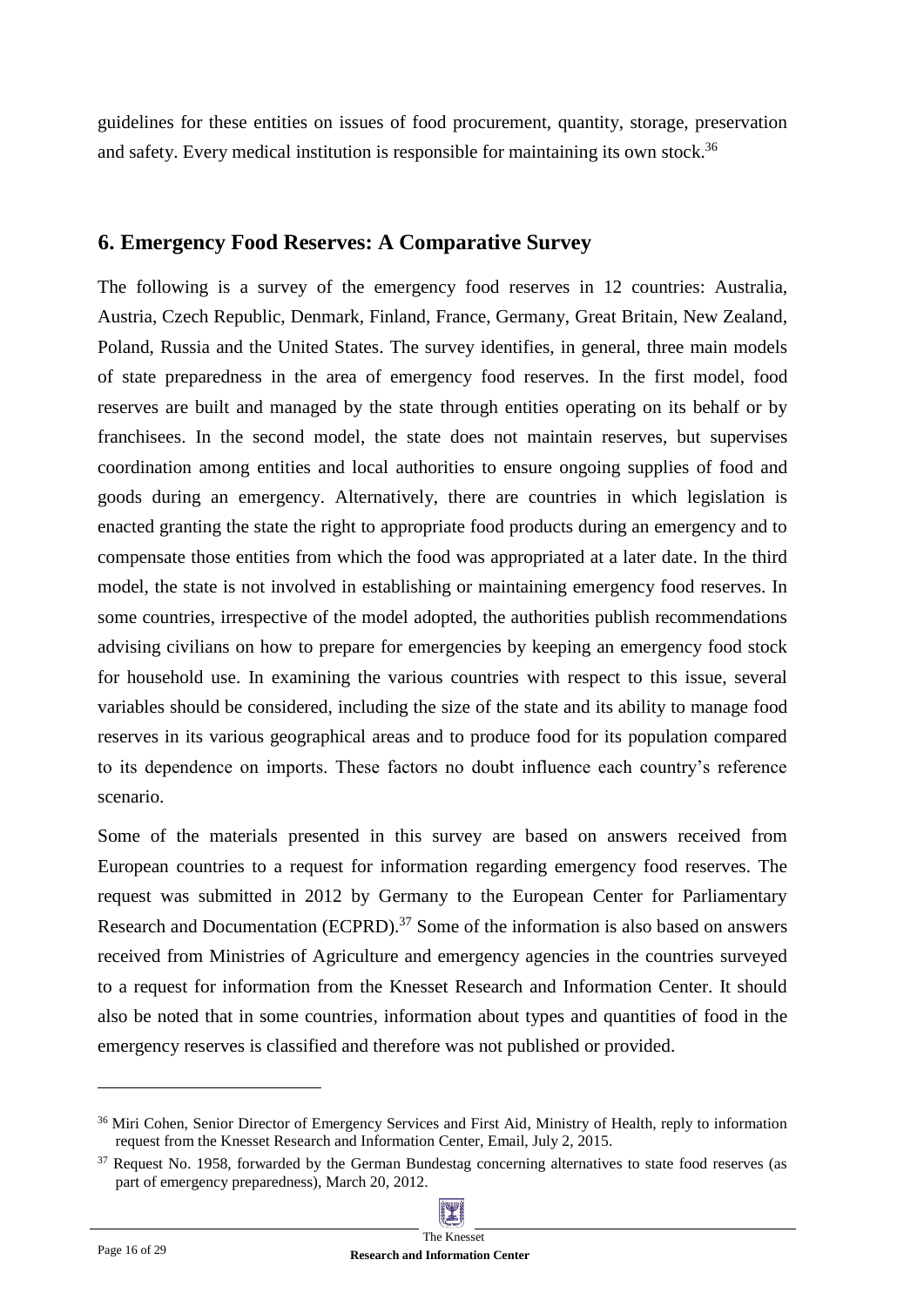#### **Australia**

The Ministry of Agriculture in Australia acts to ensure food security. Although Australia produces food in quantities sufficient to meet the needs of 60 million people, extreme cases such as natural disasters, extreme weather conditions or other unexpected events may affect food production, supply and distribution. Australia's food industry has in the past contended on its own with local crises. However, it may have difficulty doing so when faced with a national state of emergency or in response to an event that crosses geographical areas and legal jurisdictions. Therefore, the Ministry of Agriculture decided to allocate a sum of 83 million AUD<sup>38</sup> for providing assistance services during an emergency and supporting various communities and charities that provide emergency relief. The Ministry acts in cooperation with local governments and with the governments of the Australian territories as well as with the local food industry in order to increase efficiency, improve the operation of this industry and to prepare it to contend with a significant emergency in a manner that will enable an ongoing and consistent food supply. The Ministry promotes a Critical Infrastructure Resilience Strategy approach; in other words, it acts to advance a plan for developing efficient collaboration between the government and the business sector by sharing information and increasing awareness about emergencies and how to respond to them among various entities. Furthermore, the Ministry also operates in the field of education and fosters initiatives in local communities to encourage their emergency readiness. 39

It should be emphasized that in a reply to the information request from the Knesset Research and Information Center regarding emergency food reserves, the Australian Federal Ministry of Agriculture noted that emergency food reserves are not the Ministry's responsibility.<sup>40</sup> In her article about food security in Australia, Adriana Keating claims that the Australian government does not maintain a food reserve for emergencies. Moreover, despite Australian government recommendations that all households keep a stock of food, water and other essentials to last them for 14 days in the event of an emergency, public compliance with this recommendation remains low.<sup>41</sup>

<sup>&</sup>lt;sup>41</sup> Adriana Keating, ["Food Security in Australia: The Logistics of Vulnerability,](http://www.google.co.il/url?sa=t&rct=j&q=&esrc=s&frm=1&source=web&cd=1&ved=0CBwQFjAAahUKEwiEk8H5tN_GAhVIQBQKHYEdClk&url=http%3A%2F%2Fwww.springer.com%2Fcda%2Fcontent%2Fdocument%2Fcda_downloaddocument%2F9781461444831-c1.pdf%3FSGWID%3D0-0-45-1367502-p174513932&ei=j4OnVcSPDsiAUYG7qMgF&usg=AFQjCNHJcII62cXXSxZcSepkUp2mfQomgg&bvm=bv.97949915,d.d24&cad=rja)" in: Farmer-Bowers et al. (eds.), *Food Security in Australia: Challenges and Prospects for the Future*, New York, 2013, pp. 21–34.



<sup>&</sup>lt;sup>38</sup> Approximately 233 million NIS. Exchange rate where taken from the [http://www.xe.com](http://www.xe.com/) website which provides international currency exchange rates.

<sup>&</sup>lt;sup>39</sup> Australian Government, Department of Agriculture, *Maintaining Food Security in Australia*, last accessed: July 16, 2015.

<sup>&</sup>lt;sup>40</sup> Linda, Department of Agriculture, Australian Government, reply to information request of the Knesset Research and Information Center, Email, July 24, 2015.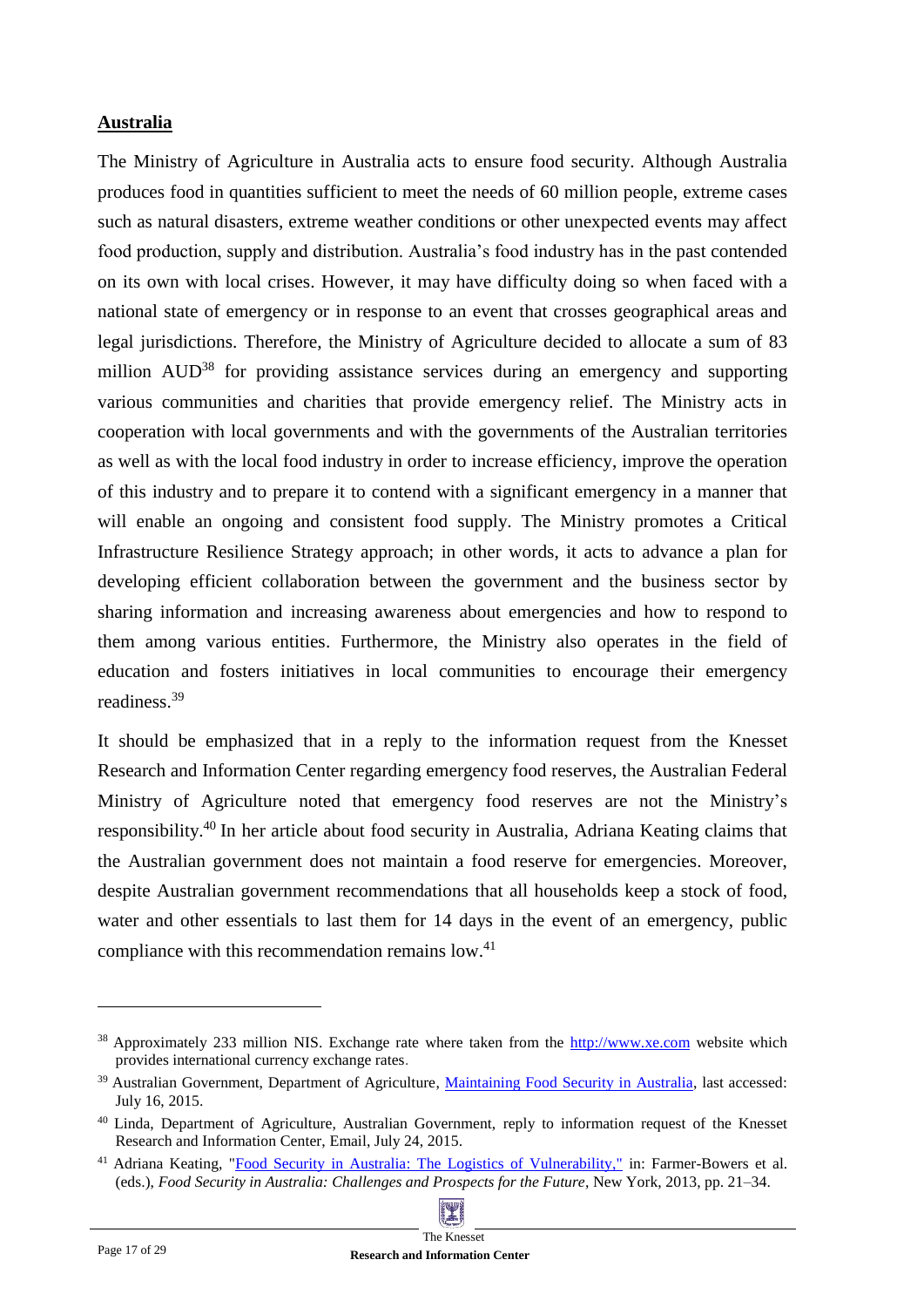#### **Austria**

State authorities in Austria do not maintain strategic food reserves. However, according to current legislation, in the event of a food supply shortage, or in order to address a food supply problem, and assuming the problem is not the result of a seasonal shortage that can be resolved by market forces, the state can take the necessary measures to address the problem. The aim of these measures is, among other things, to ensure the production and supply of goods.<sup>42</sup>

#### **Czech Republic**

In the Czech Republic, while government preparedness for emergencies is based on a government act, information regarding food types, quantities and costs is not available.<sup>43</sup> The Administration of State Material Reserves operates pursuant to a government act.<sup>44</sup> and is the entity charged with managing government emergency reserves. The Administration is responsible for reserves management and maintenance of food materials as well as of fuel, oil and industrial materials for use in the country during an emergency or for humanitarian assistance throughout the world.<sup>45</sup>

In reply to an information request from the Knesset Research and Information Center, the Administration disclosed that, based on Ministry of Agriculture requirements, food reserves include mainly grains, sugar, meat and dairy products, while fresh agricultural produce is not stocked. Some of the reserves are kept in Agency warehouses and some are the responsibility of custodians selected through a public tender for a pre-determined period. The Agency also advises citizens to keep a stock of food for an emergency based on their needs.<sup>46</sup>

 $42$  Reply of the Austrian Parliament to ECPRD questionnaire No. 1958 requested by Germany, March 20, 2012.

<sup>&</sup>lt;sup>43</sup> Reply of the Czech Republic Parliament to ECPRD questionnaire No. 1958 requested by Germany, March 20, 2012.

<sup>44</sup> Act No.97/1993 Coll., On the Purview of the Administration of State Material Reserves.

<sup>45</sup> Administration of State Material Reserves of the Czech Republic, [Basic Information,](http://www.sshr.cz/en/asmr/Pages/basic_information.aspx) [State Material Reserve](http://www.sshr.cz/en/mission/Pages/state_material_reserve_logistics.aspx)  [Logistics,](http://www.sshr.cz/en/mission/Pages/state_material_reserve_logistics.aspx) last accessed: July 14, 2015.

<sup>46</sup> Robert Velký, Ing., Director of the Food and Industrial Commodities Division, The Administration of State Material Reserves, rreply to information request from the Knesset Research and Information Center, Email, August 12, 2015.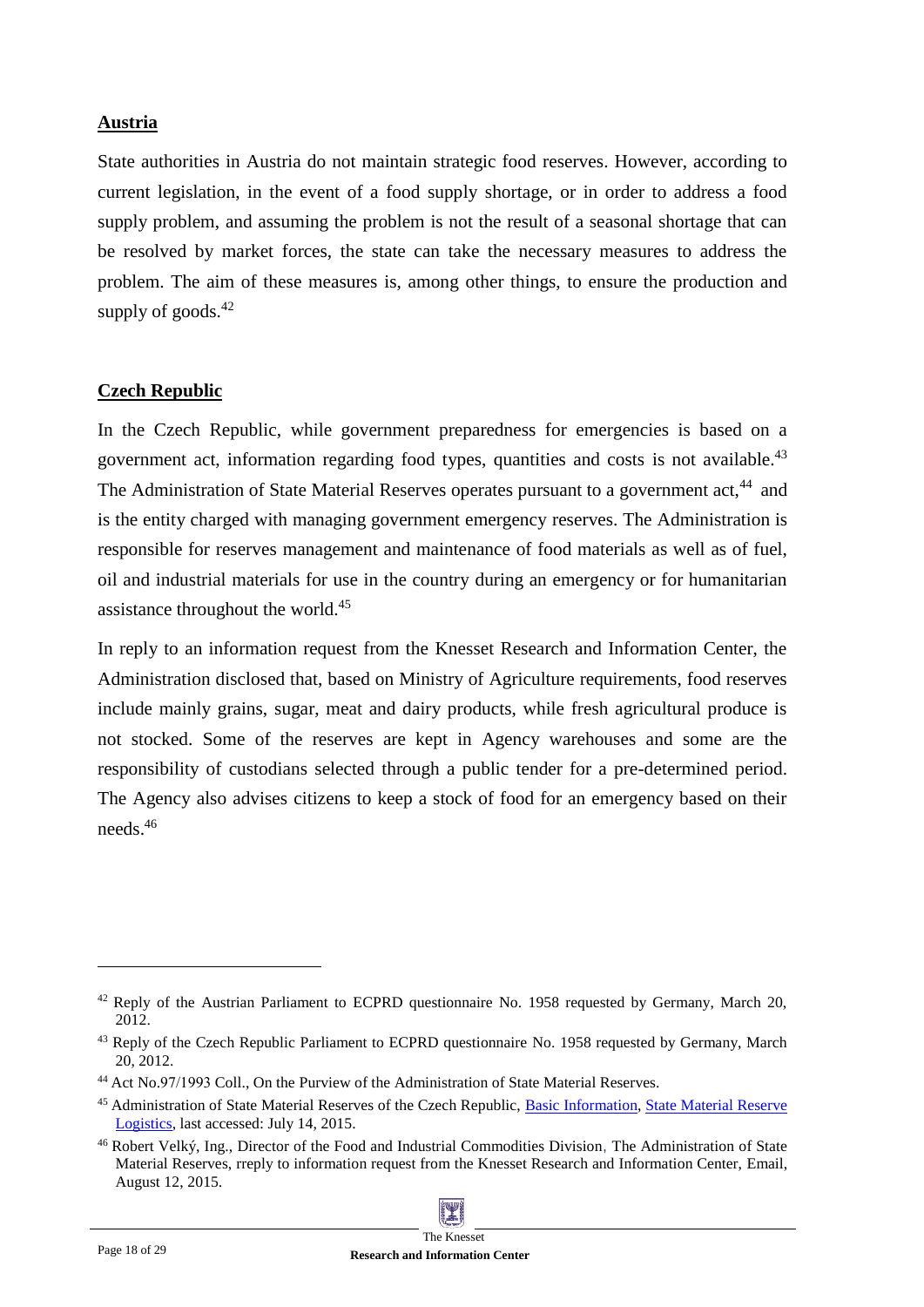#### **Denmark**

In Denmark, the state does prepare or organize for food supply during emergency situations.<sup>47</sup>

#### **Finland**

In Finland, the National Emergency Supply Agency (NESA) operates under the Ministry of Employment and Economy. It is responsible for planning and undertaking necessary measures to develop and maintain the national supply of raw materials, products, food, water and fuel. The Agency functions under the auspices of the National Emergency Supply Fund, an extra-budgetary fund responsible for funding state-owned reserves. The Agency is tasked with maintaining reserves of fuel, medical products and other materials needed both to ensure the welfare of the population in the event of emergencies and to provide assistance for military purposes.<sup>48</sup> Finland produces 70%-80% of the food it consumes, and emphasis is therefore placed on maintaining food supply lines between its geographic areas. The Agency also maintains reserves of wheat and other critical products, among them pharmaceuticals and medical products. It advises citizens to keep a stock of basic food products and medicines for emergency situations. <sup>49</sup> In response to an information request from the Knesset Research and Information Center, the Agency noted that it stores mainly grain products in its reserves and does not hold fresh produce. Guidelines to citizens recommend storing products with a long shelf life, such as grain products, rice, pasta, tea and coffee, canned foods, dry bread, milk powder and water.<sup>50</sup>

Every five years, the government of Finland formulates general guidelines according to which the Agency operates. Its work is currently based on collaboration between the public and private sectors in industry and agriculture.<sup>51</sup> On December 5, 2013 a decision of the Finnish government regarding the security of the state's security supply established that among the Agency's responsibilities, it must support an ongoing supply and trade of local or imported food. In addition, it was decided that government-owned emergency reserves

<sup>47</sup> Reply of the Danish Parliament to ECPRD questionnaire No. 1958 requested by Germany, March 20, 2012.

<sup>4</sup>[8](http://www.nesa.fi/) [The National Emergency Supply Agency,](http://www.nesa.fi/) last accessed: July 23, 2015.

<sup>&</sup>lt;sup>49</sup> The National Emergency Supply Agency, [Media,](http://www.nesa.fi/security-of-supply/media/) last accessed: July 23, 2015; Erja Saraste, Head of Communication, National Emergency Supply Agency, reply to information request from the Knesset Research and Information Center, Email, July 27, 2015.

<sup>50</sup> Jyrki Hakola, Director, Dept. of Basic Supply and Industry, National Emergency Supply Agency, reply to information request from the Knesset Research and Information Center, Email, August 3, 2015.

<sup>51</sup> Ibid.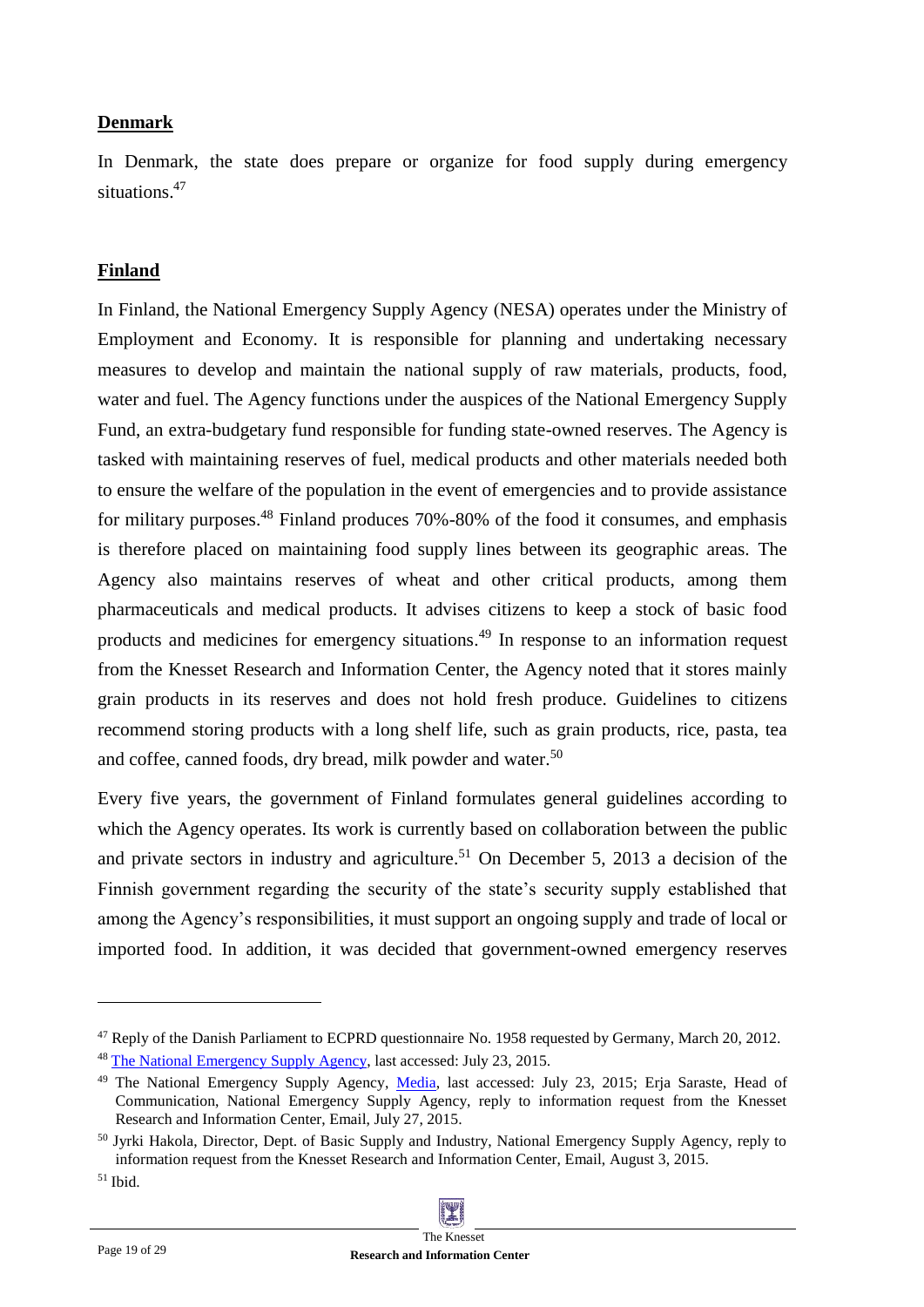would also hold grain products to provide for six months of consumption, and that fodder protein and other necessary food production inputs would be stocked as well.<sup>52</sup>

#### **France**

In France, three entities are involved in emergency food reserves. Two focus on the storage of food for humanitarian assistance to developing countries or for nutrition security of those in need in France. The third entity is the Emergency Authority which is subordinate to the Ministry of Interior and tasked with ensuring readiness for disaster scenarios, including nuclear disaster events. In the event of a disaster, the Authority is authorized to use products appropriated from manufacturers and suppliers.<sup>53</sup>

#### **Germany**

In Germany, the Federal Grain Reserve Authority (Bundesreserve Getreide) stores wheat, oats and rye in its reserves. Between 458,000-574,000 tons of these products were stored in the reserves during the years 2005-2009. Germany also has a civilian authority for emergency reserves (Zivile Notfallreserve) that is tasked with storing products ready for consumption such as rice, legumes, full powdered milk and concentrated milk. Between 115,000-128,000 tons of these products were stored during the years 2005-2009. 54

## **Great Britain**

The government of Great Britain does not maintain emergency food reserves and does not require its citizens to keep an emergency stock of food. The British government believes that food security must be based on free access to international markets. 55

<sup>55</sup> Reply of the British Parliament to ECPRD questionnaire No. 1958 requested by Germany, March 20, 2012.



<sup>&</sup>lt;sup>52</sup> Decision of the Government of Finland, [On the Security of Supply Goals,](http://www.huoltovarmuus.fi/static/pdf/758.pdf) December 5, 2013.

<sup>&</sup>lt;sup>53</sup> Reply of French Parliament to ECPRD questionnaire No. 1958 requested by Germany, March 20, 2012. Translated from French with the assistance of Sarah Zwebner, Director of Inter-Parliamentary Research, Knesset Research and Information Center.

<sup>&</sup>lt;sup>54</sup> Reply of the German Parliament to ECPRD questionnaire No. 1958 requested by Germany, March 20, 2012.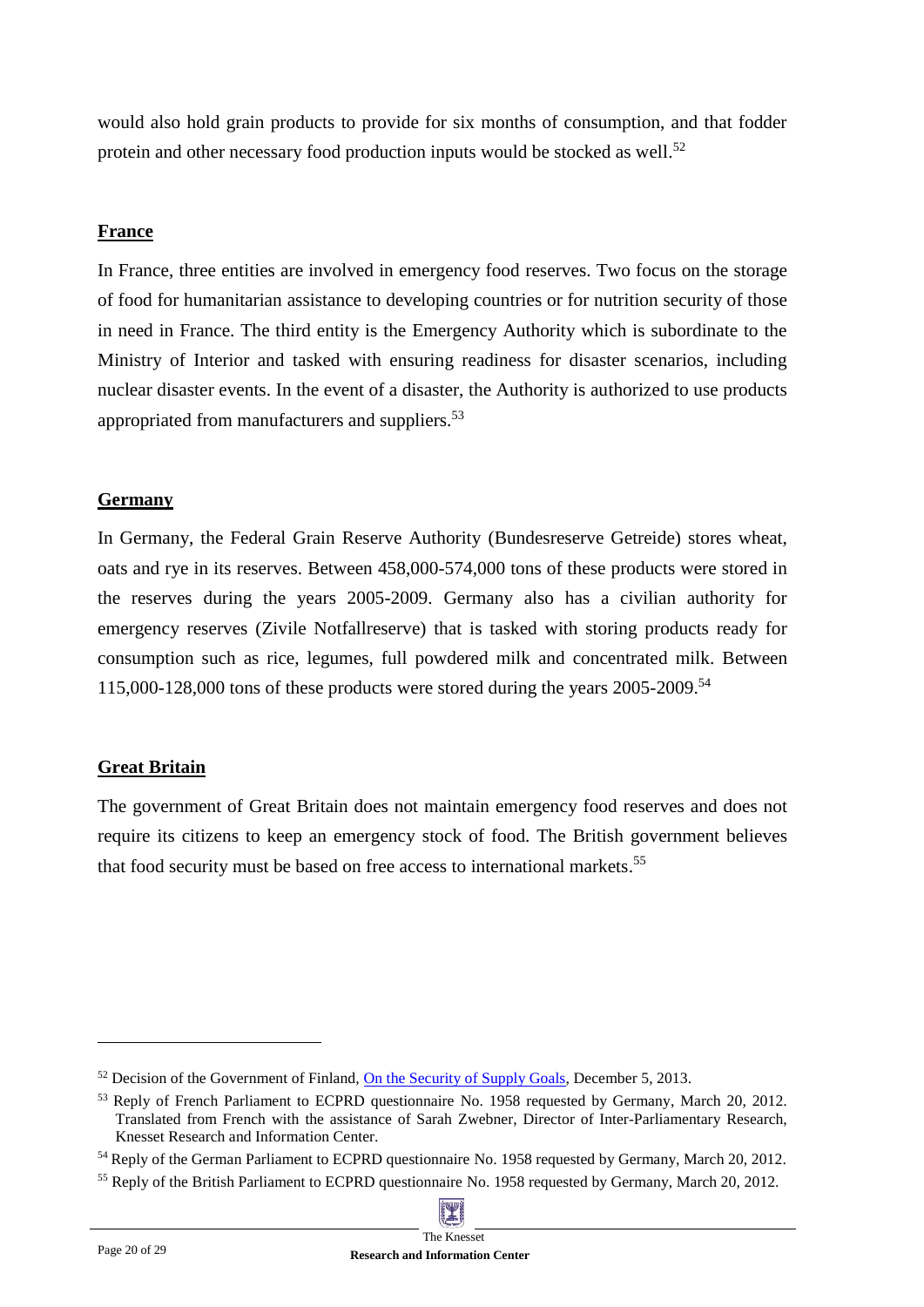#### **New Zealand**

The government of New Zealand advises its citizens to prepare home emergency kits to last for at least three days. Recommended items to keep in the kit are dry food and canned goods, infant food and infant food compounds, water (at least three liters per person per day), water for cooking and for cleaning, a can opener and a camping gas burner. It also recommends replacing the food once every 12 months.<sup>56</sup> This is also the recommendation of local government relief organizations and of the Civil Defense and Emergency Management Ministry.<sup>57</sup> To these recommendations several local government authorities add details regarding food products, divided into three food types: ready to eat foods, such as preserved meat, fish, canned fruits, juice, vegetables, prepared canned meals, soup, pasta sauce; dry goods, such as ready to eat meals, breakfast cereal, flour, milk powder, soup mix, dried vegetables, rice and pasta, tea, coffee, chocolate milk powder and sugar; snacks, such as dried fruit, nuts, biscuits, spreads, crackers and snack bars.<sup>58</sup> In reply to an information request from the Knesset Research and Information Center regarding emergency food reserves, the New Zealand Ministry of Agriculture replied that they are not involved in this matter and referred the inquiry to the Center to the Civil Defense and Emergency Management Ministry from which the above information was obtained.<sup>59</sup>

#### **Poland**

In Poland, the Material Reserves Agency (Agencja Rezerw Materiałowych: ARM) is responsible for managing reserves of raw materials, production materials, medical products, agricultural products and food products through tenders that it awards for provision of services by civilian entities. The Agency is also tasked with managing the reserve of crude oil and petroleum products and for inventory oversight and control. The Agency's numerous areas of responsibility include: implementation of decisions of the appointed minister on issues relating to strategic reserve management by purchasing quantities of products to be stored in the reserves; inventory management and distribution; sale or distribution free of charge of stocked products that were not sold to local government units or to their agencies

<sup>56</sup> New Zealand Government[, Home Emergency Checklist,](https://www.govt.nz/browse/natural-disasters/civil-defence/home-emergency-checklist/) last accessed: July 27, 2015.

<sup>&</sup>lt;sup>57</sup> Wellington Region Emergency Management Office, Step 9, [Stock Emergency Supplies,](http://www.getprepared.org.nz/households/step9) last accessed: July 27, 2015; Ministry of Civil Defense & Emergency Management, Get Ready, Get Thru, [Emergency Survival](http://www.getthru.govt.nz/how-to-get-ready/emergency-survival-items/)  [Items & Getaway Kit,](http://www.getthru.govt.nz/how-to-get-ready/emergency-survival-items/) last accessed: July 27, 2015.

<sup>58</sup> Porirua City Council, [Emergency Food Stores,](http://www.pcc.govt.nz/A-Z-Services/Emergency-Management/It-s-Easy---Get-prepared/Emergency-Food-Stores) last accessed: July 27, 2015.

<sup>&</sup>lt;sup>59</sup> Keegan Platten, Customer Enquiries Coordinator, Ministry for Primary Industries, reply to information request from the Knesset Research and Information Center, Email, July 28, 2015.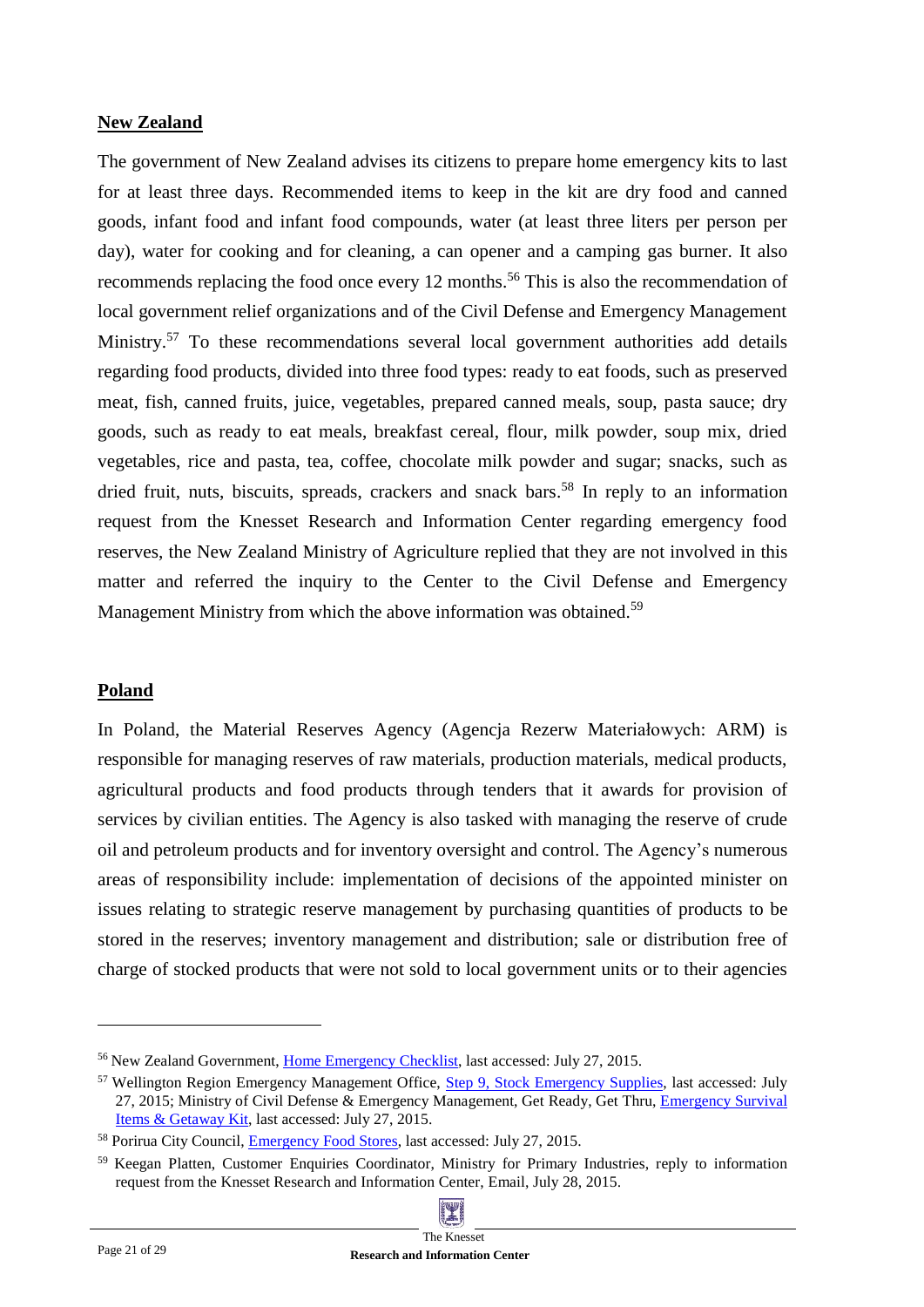in order to meet economic or social demands in the event of an emergency or a natural disaster; recycling or neutralizing inventories pursuant to legislation regarding waste management; handling contracts related to emergency inventory management; investing in the improvement of technical infrastructures of strategic reserves; purchasing and maintaining a reserve of crude oil and petroleum products pursuant to legislation; overseeing entities that manage strategic reserves. The Ministry of Economy is the Ministry charged with oversight of the Agency, and the Agency itself has several offices, including the food reserves office which is responsible for emergency food reserves.<sup>60</sup> In response to an information request from the Knesset Research and Information Center regarding emergency food reserves, the Material Reserves Agency replied that the information regarding quantities and costs of products stored in emergency reserves is classified and therefore cannot be published. 61

#### **Russia**

The Federal Agency of State Reserves of the Russian Federation, which operates within the Ministry of Economic Development of the Russian Federation, is the entity responsible for managing federal reserves of goods. The Agency's authority includes: managing orders and federal contracts for products; performing work and providing services, as well as conducting studies in its area of responsibility; storing, maintaining and managing the federal reserve of goods; auditing reserve volume, conditions and more. Several support entities operate within the framework of the Agency, including a center for information and data processing, a research institute that, among its activities, seeks to develop advanced storage technologies and conducts quality control of the materials intended for storage, and a college qualifying students for various positions in the Agency as well as in industrial plants and various economic branches.

Federal Agency reserves are dispersed throughout the Russian Federation and their location and contents are classified. Information published on the Agency's website indicates that, among other things, the reserves are stocked with various types of fuels, construction materials and equipment, technological equipment, metals and several types of food. The

<sup>&</sup>lt;sup>61</sup> Grzegorz Adamczewski, Director of Organizational Office, Material Reserves Agency, reply to information request from the Knesset Research and Information Center, Email, August 5, 2015.



 $60$  Reply of the Polish Parliament to ECPRD questionnaire No. 1958 requested by Germany, March 20, 2012. [The Material Reserves Agency,](http://eng.arm.gov.pl/index.php?dz=information) last accessed: July 14, 2015.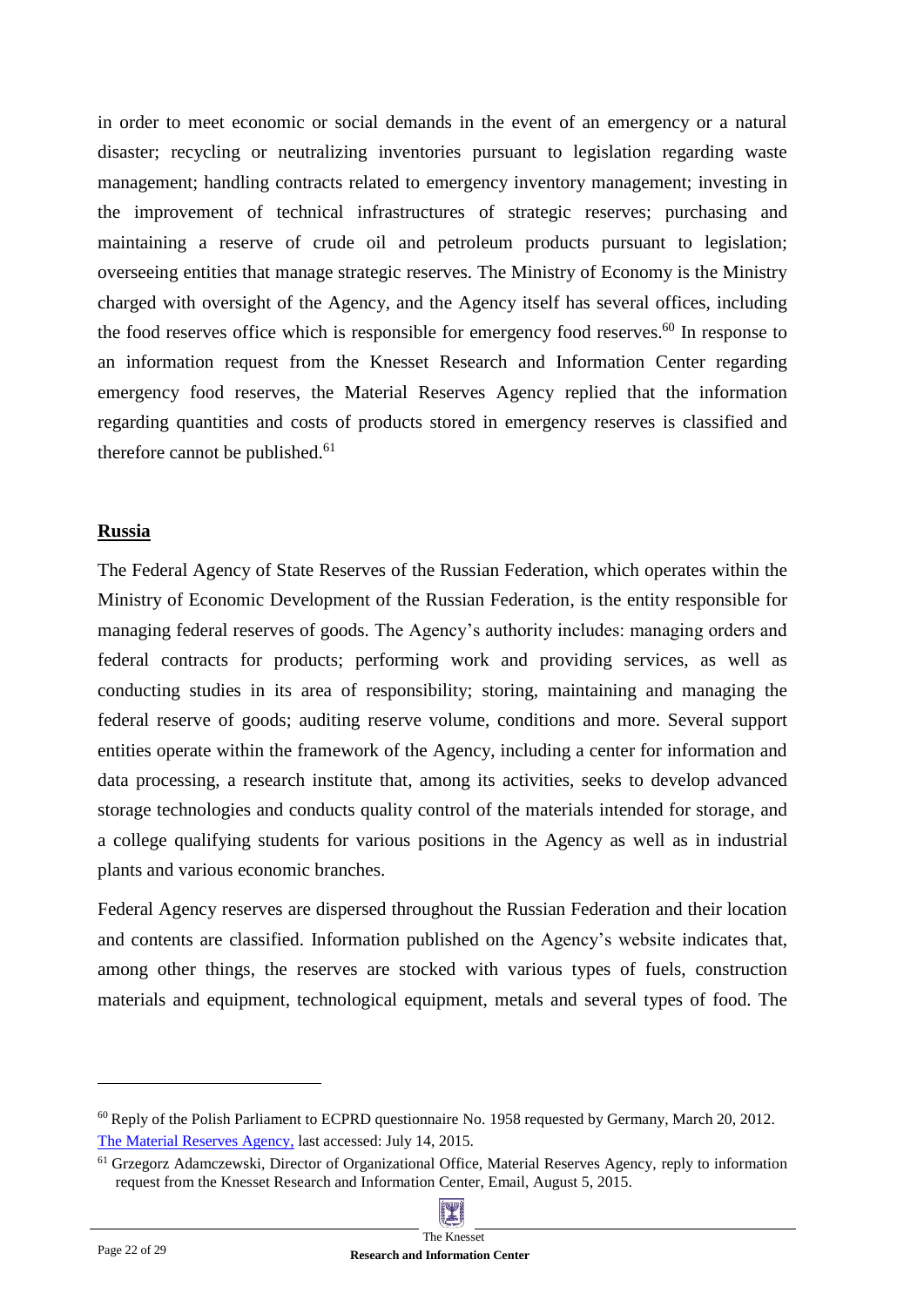national reserve serves the state during emergencies, but is also used for economic purposes to stabilize prices and prevent inflation. 62

#### **United States**

The United States Ministry of Agriculture, through the Food and Nutrition Service, is responsible for the supply of food to those affected during an emergency. The Food Distribution Division provides food to voluntary relief agencies such as the Red Cross and the Salvation Army which transfers it to victims or to mass feed the affected population. The relief agencies are the ones that submit requests regarding types and quantities of food which they need. Every state has food reserves ready for use during an emergency. If the President declares a state of emergency in a certain area, the state itself is permitted, subject to the approval of the United States Department of Agriculture, to distribute food directly to the affected households. Such direct distribution will be conducted if the commercial supply of food through stores has been impaired. If a certain state does not have a sufficient stock of food, the Department of Agriculture will transfer food from other states or from the Department's own food inventories, and in certain cases, the Secretary of Agriculture can approve special acquisition of food in order to fill food stocks that were depleted. The reserves stock food that requires very little, if any, preparation,<sup>63</sup> with more than 50 different products currently provided by the service to those affected.<sup>64</sup> For example, in 1997, the Department of Agriculture supplied products such as canned juice, preserved meat and preserved fruits and vegetables. <sup>65</sup> The planned list of products for 2015 includes a wide variety of products, all **dry or canned**. The listed products include: canned vegetables such as beans, carrots, corn, peas, potatoes, pumpkin, spinach and tomatoes; apple, grape, grapefruit, orange and tomato juices; eggs; canned fruit such as apple sauce, apples, apricots, peaches, pears, plums and raisins; a variety of preserved meats and fish; flour; cheese; cereals; oil; pasta; peanut butter; rice, etc.<sup>66</sup>

<sup>6</sup>[6](http://www.fns.usda.gov/sites/default/files/tefap/FY2015_TEFAP.pdf) [USDA Foods Available for 2015,](http://www.fns.usda.gov/sites/default/files/tefap/FY2015_TEFAP.pdf) last accessed: July 28, 2015.



<sup>62</sup> Website of [The Federal Agency of State Reserves of the Russian Federation,](http://www.rosreserv.ru/) last accessed: July 30, 2015. The texts were translated from Russian with the help of Flora Koch Davidovich, researcher at the Knesset Research and Information Center.

<sup>&</sup>lt;sup>63</sup> United States Department of Agriculture, Food and Nutrition Service, [Food Assistance in Disaster Situation,](http://www.fns.usda.gov/disaster/food-assistance-disaster-situations) last accessed: July 28, 2015.

<sup>&</sup>lt;sup>64</sup> United States Department of Agriculture, [USDA Foods from Farm to Plate: June 2015,](http://content.govdelivery.com/accounts/USFNS/bulletins/1000c1c) last accessed: July 28, 2015.

<sup>&</sup>lt;sup>65</sup> United States Department of Agriculture, Food and Nutrition Service, Food Assistance in Disaster [Situations](http://www.fns.usda.gov/disaster/food-assistance-disaster-situations), last accessed: July 28, 2015.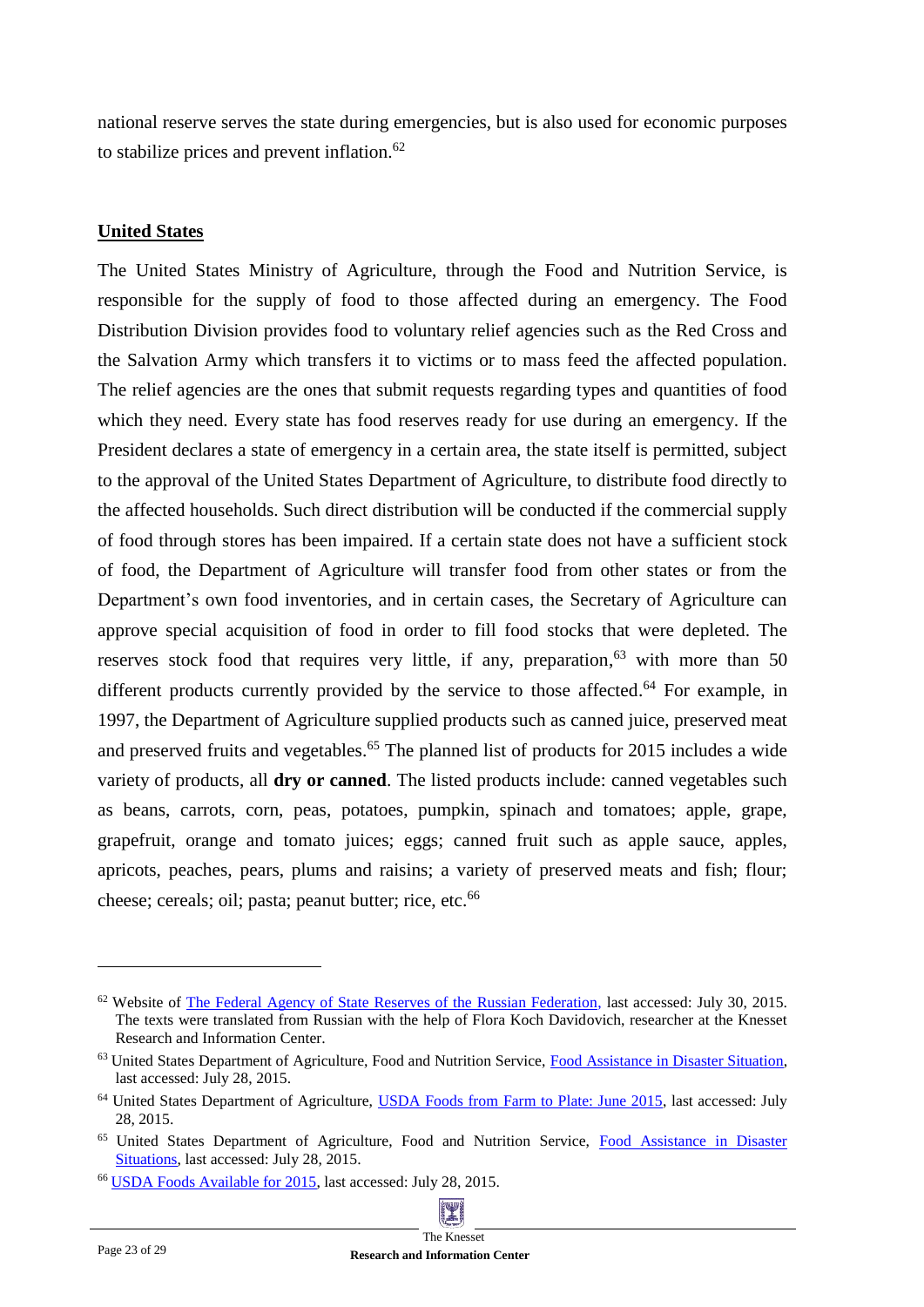The Federal Emergency Management Agency (FEMA) in the Department of Homeland Security operates various programs for increasing civilian awareness of the importance of preparedness for national emergencies. For example, the Agency and the Red Cross cooperated in publishing a booklet about emergency preparedness with recommendations regarding food and water, as well as food storage and shelf life. Most of the recommendations pertain to preserved or dry food products.<sup>67</sup>

In February 2003, FEMA launched a public campaign called "Ready" in order to empower and educate the civilian population to prepare for natural or man-made disasters. Among other things, the campaign urged people to prepare emergency supply kits<sup>68</sup> with food products for all household members to last for at least three days. The recommended food products are meat, preserved fruits and vegetables, protein or fruit bars, dry cereal or granola, peanut butter, dried fruit, nuts, crackers, canned juices, non-perishable pasteurized milk, vitamins and food for infants. 69

<sup>69</sup> Ready, [Food,](http://www.ready.gov/food) last accessed: July 28, 2015.



<sup>67</sup> FEMA[, Food and Water in an Emergency,](http://www.fema.gov/pdf/library/f%26web.pdf) August, 2004.

<sup>68</sup> Ready, [About the Ready Campaign,](http://www.ready.gov/about-us) last accessed: July 28, 2015.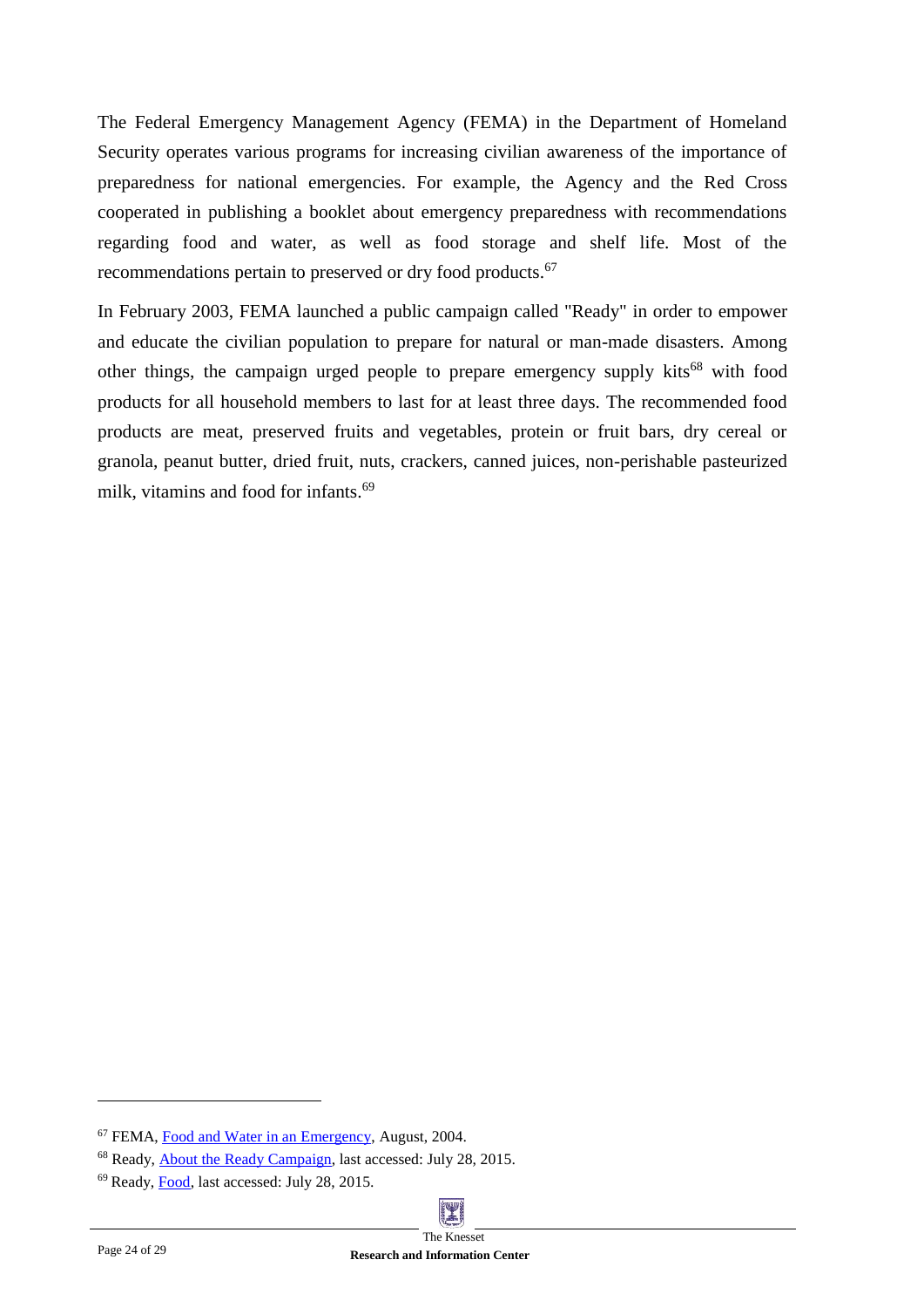#### <span id="page-24-0"></span>**Appendix No. 1**

Minimum **recommended** food quantities per person per week during an emergency according to the Ministry of Economy and the Ministry of Health in Israel:

| Table No. 3: Minimum Recommended Food Quantities Per<br>Person Per Week during an Emergency <sup>70</sup> |                                         |  |  |  |
|-----------------------------------------------------------------------------------------------------------|-----------------------------------------|--|--|--|
| <b>Product Name</b>                                                                                       | Quantity/<br><b>Person/Week</b><br>(kg) |  |  |  |
| Cracker/matzo cracker/matzos                                                                              | 0.75                                    |  |  |  |
| Biscuit/wafer/cake/snacks                                                                                 | 0.25                                    |  |  |  |
| Grains (rice, noodles, corn, buckwheat,<br>bulgur, potato flakes, instant porridge,<br>breakfast cereals) | 0.5                                     |  |  |  |
| Canned meat/poultry/turkey/fish                                                                           | 0.7                                     |  |  |  |
| Dry/preserved<br>(beans,<br>lentils,<br>legumes<br>chickpeas, etc.)                                       | 0.35                                    |  |  |  |
| Canned vegetables                                                                                         | 0.9                                     |  |  |  |
| Canned fruit                                                                                              | 0.9                                     |  |  |  |
| Oil/mayonnaise/tahini                                                                                     | 0.315                                   |  |  |  |
| Olives                                                                                                    | 0.3                                     |  |  |  |
| Sweet spreads/chocolate/candy                                                                             | 0.5                                     |  |  |  |
| Sugar                                                                                                     | 0.5                                     |  |  |  |
| Tea                                                                                                       | 0.025                                   |  |  |  |
| Coffee                                                                                                    | 0.2                                     |  |  |  |
| Cocoa powder                                                                                              | 0.0375                                  |  |  |  |
| Instant dry soup mix                                                                                      | 0.56                                    |  |  |  |
| Mother's milk substitute 4 months                                                                         | 0.8                                     |  |  |  |
| Mother's Milk substitute 4-12 months                                                                      | 1.6                                     |  |  |  |
| Water                                                                                                     | 28 liters                               |  |  |  |

<sup>&</sup>lt;sup>70</sup> Ministry of Economy[,](http://www.moital.gov.il/NR/exeres/92674A9E-E8E5-4D68-960F-ED4D13C31053.htm) Tel Aviv and Central Region, Emergency Economy Unit: Food and General [Economy,](http://www.moital.gov.il/NR/exeres/92674A9E-E8E5-4D68-960F-ED4D13C31053.htm) last accessed: July 14, 2015 (In Hebrew).

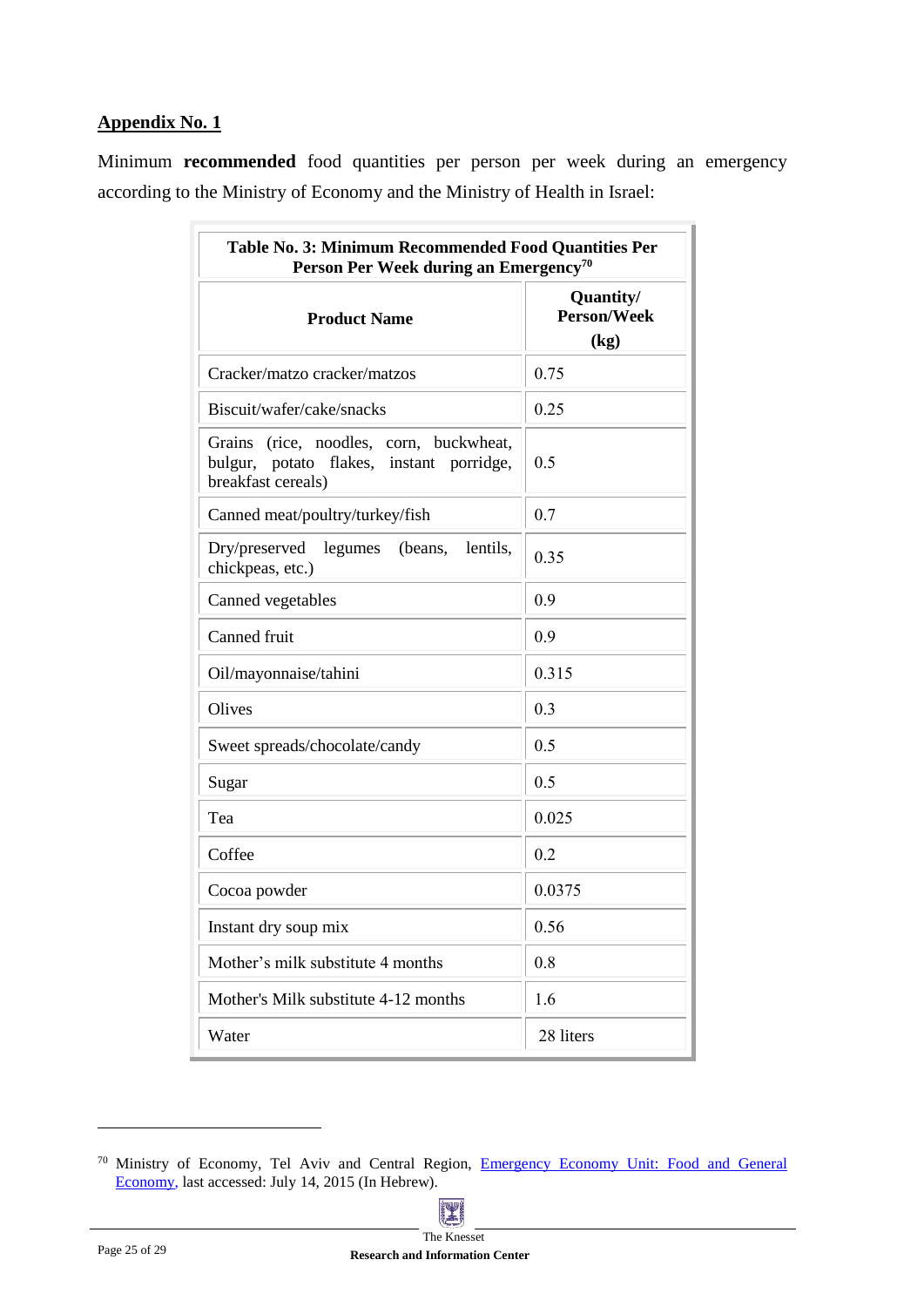## <span id="page-25-0"></span>**Sources**

## Legislation and Court Rulings

[National Security Staff Law 2008](http://www.nsc.gov.il/he/Documents/nsclaw.pdf) (In Hebrew).

## Knesset Documents

Oriana Almasi, [Authority of the Ministry of Home Front Defense,](http://www.knesset.gov.il/mmm/data/pdf/m03117.pdf) Knesset Research and Information Center, October 22, 2012 (In Hebrew).

Deliberations of the Knesset Home Front Subcommittee of the Foreign Affairs and Defense Committee, May 13, 2014; provided to the Knesset Research and Information Center by the Knesset Foreign Affairs and Defense Committee.

## Procedures, Reports and Publications

FEMA, [Food and Water in an Emergency,](http://www.fema.gov/pdf/library/f%26web.pdf) August 2004.

Haberli, Chirstian. After Bali: [WTO Rules Applying to Public Food Reserves,](http://www.fao.org/3/a-i3820e.pdf) Food and Agriculture Organization of the United Nations, Rome 2014.

Keating, Adriana. [Food Security in Australia: The Logistics of Vulnerability,](http://www.google.co.il/url?sa=t&rct=j&q=&esrc=s&frm=1&source=web&cd=1&ved=0CBwQFjAAahUKEwiEk8H5tN_GAhVIQBQKHYEdClk&url=http%3A%2F%2Fwww.springer.com%2Fcda%2Fcontent%2Fdocument%2Fcda_downloaddocument%2F9781461444831-c1.pdf%3FSGWID%3D0-0-45-1367502-p174513932&ei=j4OnVcSPDsiAUYG7qMgF&usg=AFQjCNHJcII62cXXSxZcSepkUp2mfQomgg&bvm=bv.97949915,d.d24&cad=rja) in: Farmer-Bowers et al. (eds.), *Food Security in Australia: Challenges and Prospects for the Future*, New York 2013, pp. 21–34.

Lynton-Evans, John. Strategic Grain Reserves: [Guidelines for their Establishment,](http://www.fao.org/docrep/w4979e/w4979e00.HTM)  [Management and Operation,](http://www.fao.org/docrep/w4979e/w4979e00.HTM) Food and Agriculture Organization of the United Nations Rome, 1997.

Ministry of Finance, [Government Budget Proposal for 2015-2016,](http://mof.gov.il/releases/documents/חוברת%20מחליטים%20הצעת%20התקציב%20לשנים%20201615.pdf) August, 2015 (In Hebrew).

Ministry of Health, Procedure No. 3.307, [Food and Nutrition Procedure for Emergencies,](http://www.health.gov.il/Subjects/emergency/preparation/DocLib/nehalim/3.037.pdf) August, 2012 (In Hebrew).

Ministry of Health, Geriatrics and Chronic Diseases Division, Appendix No. 500-10 of Food Organization Procedure No. 5.0.3 [Ongoing Essential Food Inventory and Emergency](http://www.health.gov.il/download/ng/N500-10.pdf)  [Inventory,](http://www.health.gov.il/download/ng/N500-10.pdf) February 1, 2015 (In Hebrew).

Murphy, Sophia. "WTO Rules and Food Reserves," in: Lilliston and Ranallo (ed.), *[Grain](http://www.iatp.org/files/2012_07_13_IATP_GrainReservesReader.pdf)  [Reserves and the Food Price Crisis](http://www.iatp.org/files/2012_07_13_IATP_GrainReservesReader.pdf)*, Institute for Agriculture and Trade Policy, 2012, pp. 13–15.

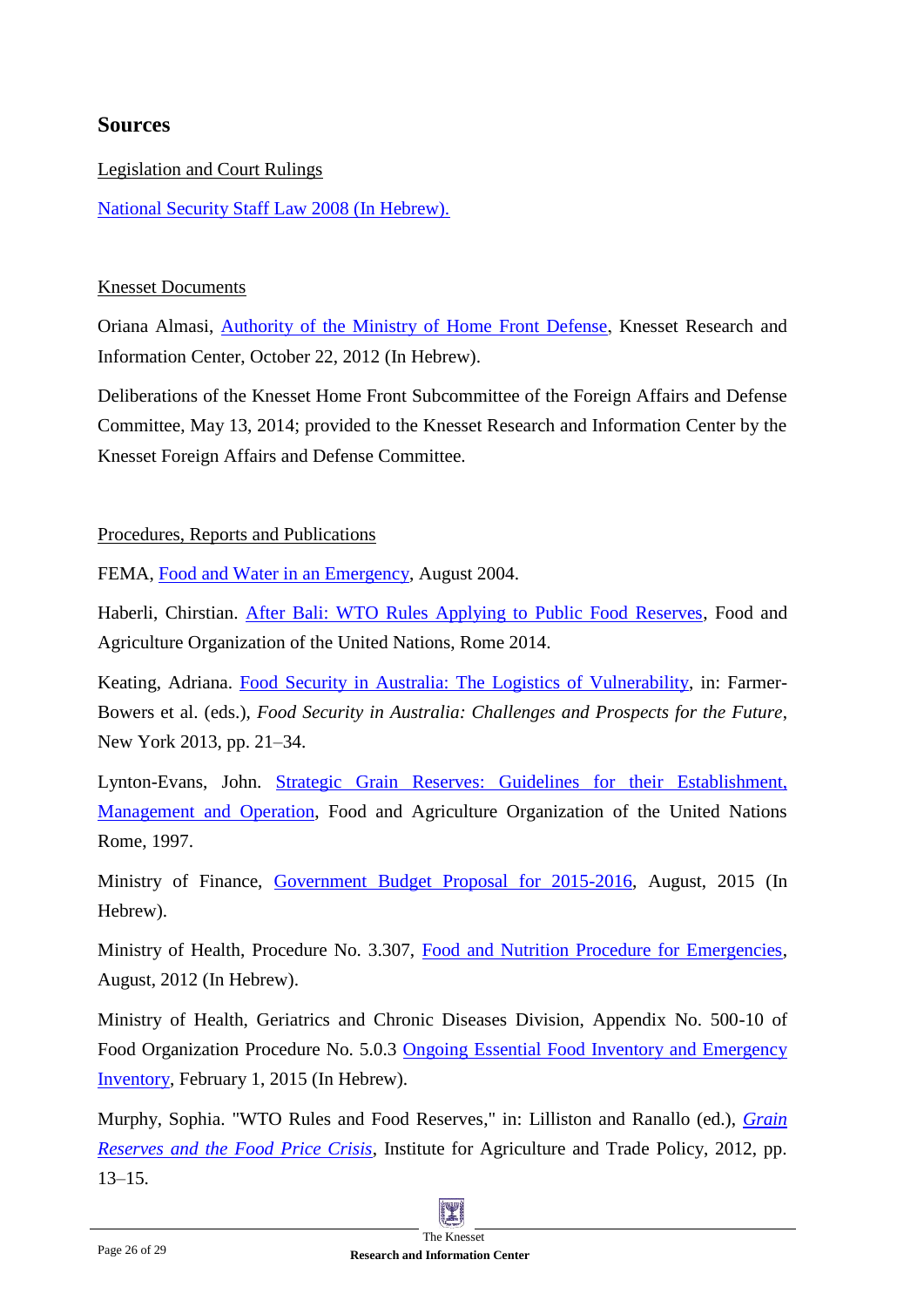The OECD, [OECD Review of Agricultural Policies: Israel 2010,](http://www.oecd-ilibrary.org/agriculture-and-food/oecd-review-of-agricultural-policies-israel-2010_9789264079397-en;jsessionid=7t2o02a42a7fn.x-oecd-live-02) August, 2011, p. 106.

Request No. 1958, forwarded by the German Bundestag, concerning alternatives to state food reserves as part of emergency preparedness, March 20, 2012.

Sampson, Kristin. "Why we Need Food Reserves," in: Lilliston and Ranallo (ed.), *[Grain](http://www.iatp.org/files/2012_07_13_IATP_GrainReservesReader.pdf)  [Reserves and the Food Price Crisis](http://www.iatp.org/files/2012_07_13_IATP_GrainReservesReader.pdf)*, Institute for Agriculture and Trade Policy, 2012, pp. 7- 9.

Senior Division for Crisis Management and Implementation of the Agriculture Settlement Law[,](http://www.moag.gov.il/NR/rdonlyres/5BB12D0D-E174-4A6B-942D-A4C84CA70A6D/0/סיכוםשנהכוללהערות.pdf) [Activity Summary of the Division for Crisis Management for 2014,](http://www.moag.gov.il/NR/rdonlyres/5BB12D0D-E174-4A6B-942D-A4C84CA70A6D/0/סיכוםשנהכוללהערות.pdf) March 2, 2015 (In Hebrew).

## Letters

Grzegorz Adamczewski, Director of Organizational Office, Material Reserves Agency, Poland, reply to information request from the Knesset Research and Information Center, Email, August 5, 2015.

Haim Anjoni, Director of the Senior Division for Crisis Management and Implementation of the Agriculture Settlement Law, reply to request for information from the Knesset Research and Information Center, Email, July 1, 2015.

Avi Burger, acting Head of Policy Division in RACHEL, reply to information request from the Knesset Research and Information Center, letter, June 14, 2015.

Miri Cohen, Senior Director of Emergency Services and First Aid, Ministry of Health, reply to information request from the Knesset Research and Information Center, Email, July 2, 2015.

Jyrki Hakola, Director, Dept. of Basic Supply and Industry, National Emergency Supply Agency, Finland, reply to information request from the Knesset Research and Information Center, Email, August 3, 2015.

Keegan Platten, Customer Enquiries Coordinator, Ministry for Primary Industries, New Zealand, reply to information request from the Knesset Research and Information Center, Email, July 28, 2015.

Linda, Department of Agriculture, Australian Government, reply to information request of the Knesset Research and Information Center, Email, July 24, 2015.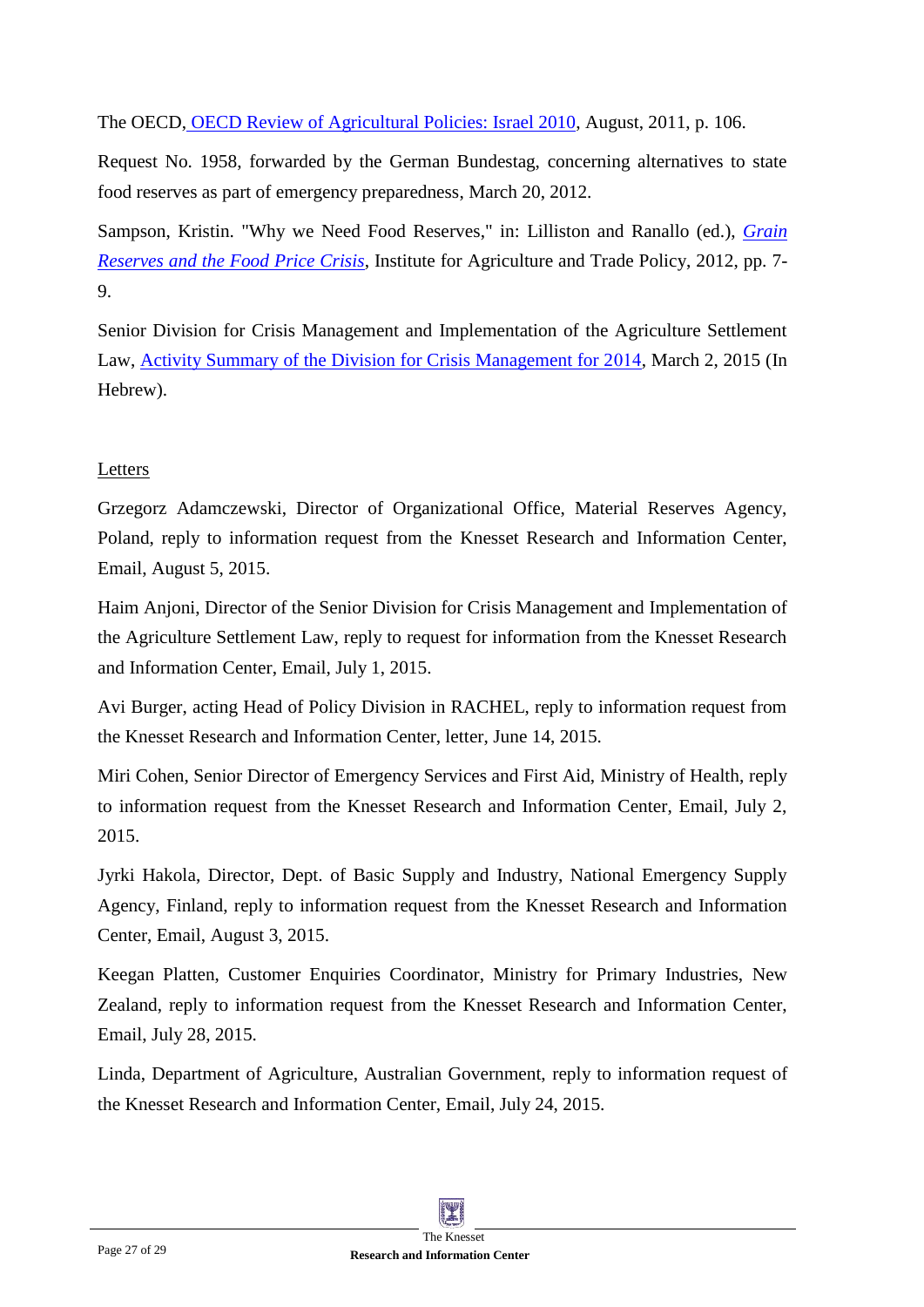Ibrahim Riad, Director of the Emergency Administration, Ministry of Economy, reply to information request from the Knesset Research and Information Center, Email, June 16, 2015.

Erja Saraste, Head of Communication, National Emergency Supply Agency, Finland, reply to information request from the Knesset Research and Information Center, Email, July 27, 2015.

Ronny Tzadok, Pharmaceuticals and Medical Equipment Coordinator, Emergency and Disaster Management Division, Ministry of Health, reply to information request from the Knesset Research and Information Center, Email, July 2, 2015.

Brigadier General (Ret.) Tzuk-Ram Zeev, Deputy Chairperson of the National Security Council for Internal Security and the Home Front, National Security Staff, reply to information request from the Knesset Research and Information Center, fax, June 15, 2015.

Robert Velký, Ing., Director of the Food and Industrial Commodities Division, The Administration of State Material Reserves, Czech Republic, reply to information request from the Knesset Research and Information Center, Email, August 12, 2015.

#### Websites

Administration of State Material Reserves of the Czech Republic, [Basic Information,](http://www.sshr.cz/en/asmr/Pages/basic_information.aspx) last accessed: 14 July 2015.

Australian Government, [Department of Agriculture,](http://www.agriculture.gov.au/ag-farm-food/food/publications/national_food_plan/white-paper/5-1-maintaining-food-security-in-australia) last accessed: 16 July 2015.

[The Federal Agency of State Reserves of the Russian Federation,](http://www.rosreserv.ru/) last accessed: July 30, 2015.

FEMA, [Food and Water in an Emergency,](http://www.fema.gov/pdf/library/f%26web.pdf) August, 2004.

[The Material Reserves Agency,](http://eng.arm.gov.pl/index.php?dz=information) last accessed: July 14, 2015.

Ministry of Agriculture and Rural Development[,](http://www.moag.gov.il/agri/English/Ministrys+Units/Quality+Management+Productivity+Boards+and+Emergency+Economy/default.htm) [Quality Management, Production Boards](http://www.moag.gov.il/agri/English/Ministrys+Units/Quality+Management+Productivity+Boards+and+Emergency+Economy/default.htm)  [and Emergency-State Economy Unit,](http://www.moag.gov.il/agri/English/Ministrys+Units/Quality+Management+Productivity+Boards+and+Emergency+Economy/default.htm) last accessed: November 11, 2015 (In Hebrew).

Ministry of Civil Defense & Emergency Management, Get Ready, Get Thru, *[Emergency](http://www.getthru.govt.nz/how-to-get-ready/emergency-survival-items/)  [Survival Items & Getaway Kit](http://www.getthru.govt.nz/how-to-get-ready/emergency-survival-items/)*, last accessed: July 27, 2015.

Ministry of Economy, [Emergency Administration,](http://www.economy.gov.il/About/Units/Pages/EmergencyDivision.aspx) last accessed: July 14, 2015 (In Hebrew). Ministry of Economy, [Tel-Aviv and Central District,](http://www.moital.gov.il/NR/exeres/118199DB-3438-49FF-A89D-CC555712851D.htm) last accessed: July 14, 2015 (In Hebrew).